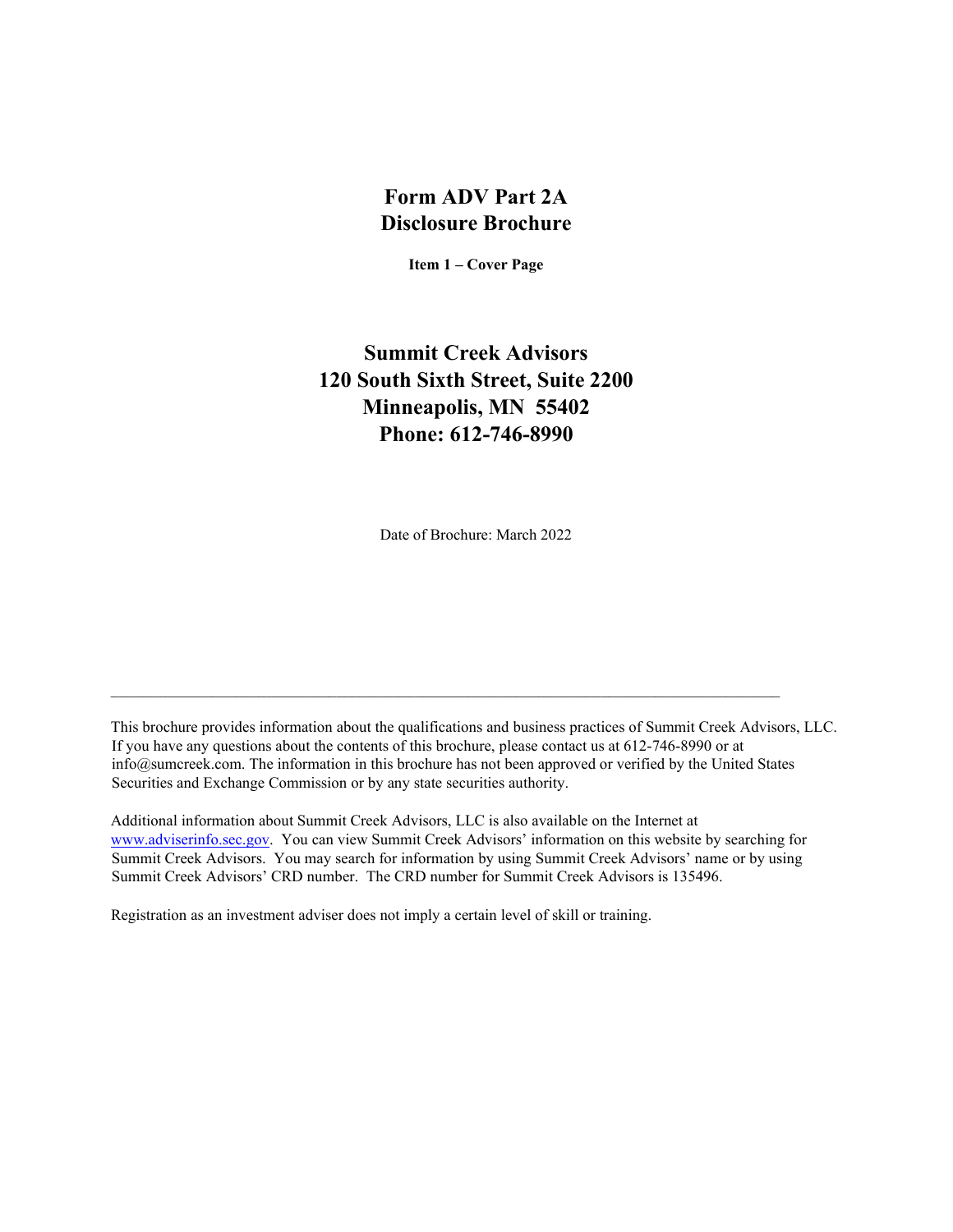# **Item 2 – Material Changes**

<span id="page-1-0"></span>Since our last annual amendment, dated February 2021, Summit Creek Advisors has made the following changes to its Form ADV Part 2A:

- Andrew Rank was named the Chief Compliance Officer of the firm, effective May 10, 2021;
- Addition to Item 5 Fees and Compensation, regarding fee waivers or discounts for SCA employees and their family members;
- Changes to Item 12 Brokerage Practices, describing the Schwab Advisor Services platform and the aggregation of certain client account transactions with Employee Account transactions; and
- Addition to Item 15 Custody, describing that Summit Creek Advisors is deemed to have custody for accounts where clients have authorized the firm to deduct fees directly from their accounts.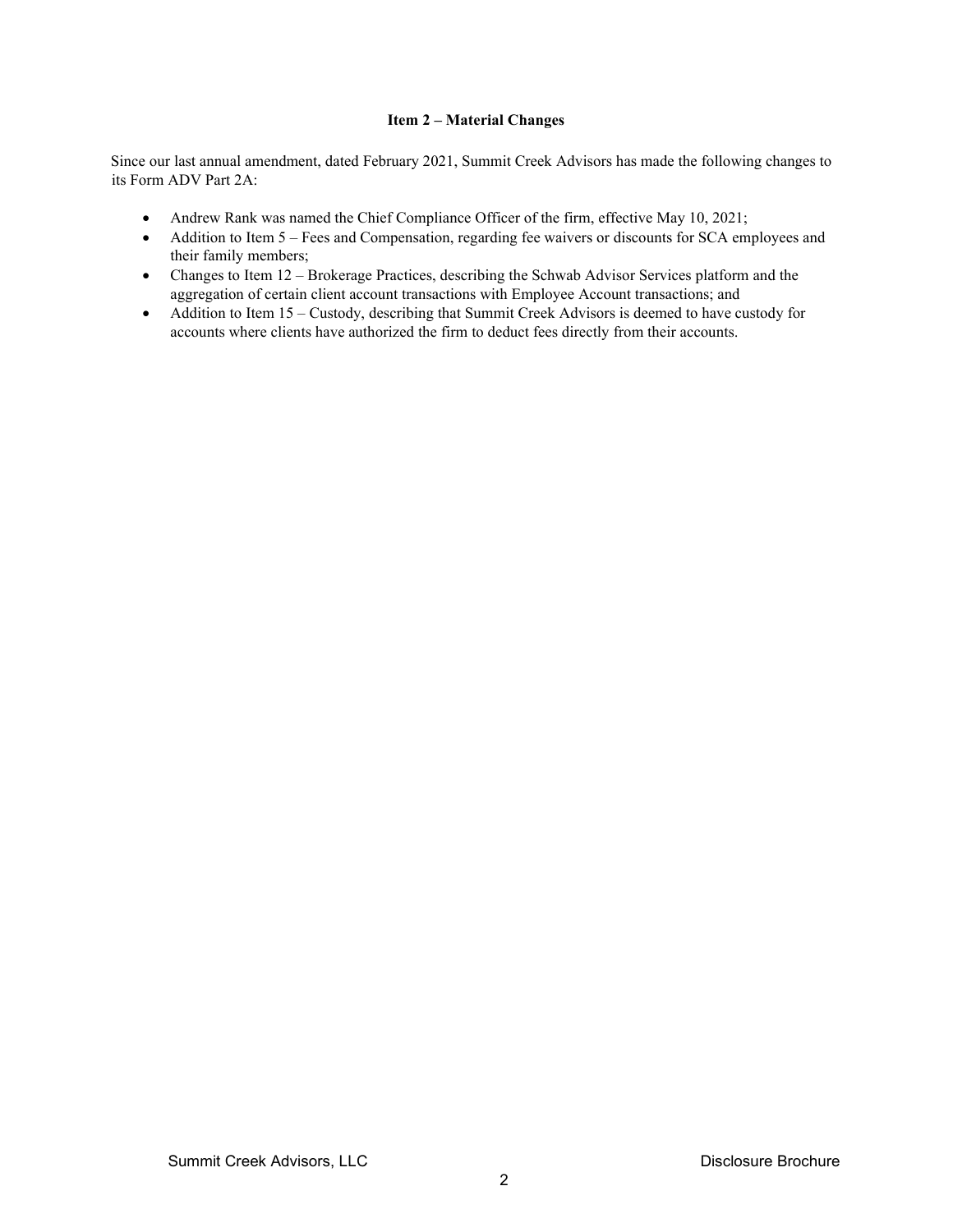# **Item 3-Table of Contents**

<span id="page-2-0"></span>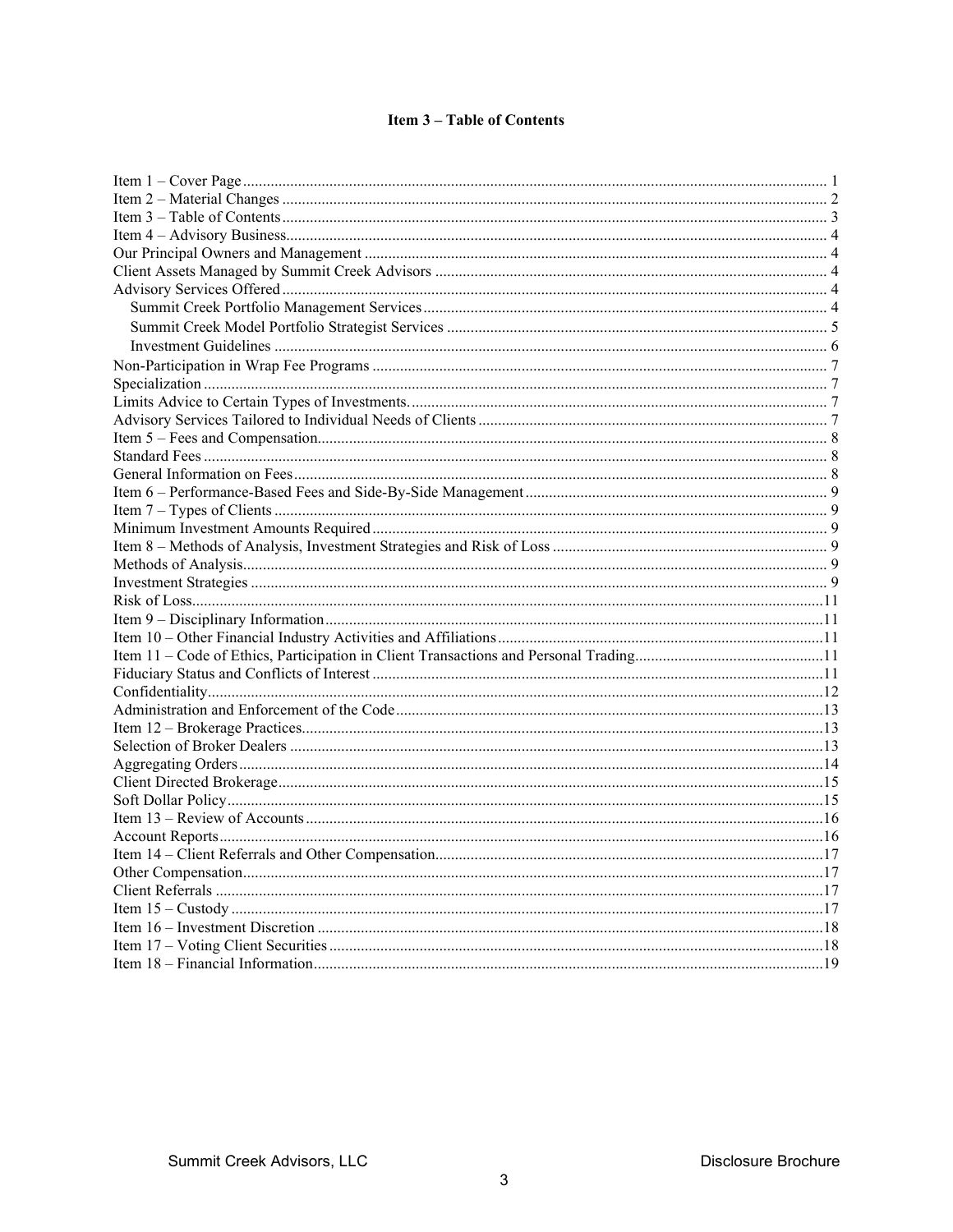## <span id="page-3-0"></span>**Item 4 – Advisory Business**

Summit Creek Advisors, LLC (referred to as "SCA", or "we" throughout this document) is an investment adviser registered with the United States Securities and Exchange Commission. SCA is a limited liability company formed under the laws of the state of Minnesota. SCA offers investment advisory services by providing management of equity accounts for clients through its Small Cap Growth and SMid Cap Growth portfolio programs (collectively, "Portfolio Management Services") and by providing trading recommendations to certain institutional clients. SCA has been registered as an investment adviser since August 11, 2009.

## <span id="page-3-1"></span>*Our Principal Owners and Management*

SCA is owned by Joseph John Docter and Adam Nathan Benson. John Crowther, Co-Portfolio Manager of the SMid Cap Growth strategy of the firm, is also a shareholder of the firm, owning a small amount of non-voting shares representing 5.4% of the total shares outstanding. The major decisions of a strategic and administrative nature for the firm are made jointly by Mr. Docter and Mr. Benson, Principal Owners and Portfolio Managers. The Chief Compliance Officer, Andrew Rank, is also involved in strategic and administrative decisions that have an impact on the firm's compliance program.

# <span id="page-3-2"></span>*Client Assets Managed by Summit Creek Advisors*

As of December 31, 2021, SCA maintained 21 client relationships totaling 30 individual accounts. These individual accounts are comprised of corporations, pooled investment vehicles, pension and profit-sharing plans, charitable organizations, banking institutions, state or municipal government entities, a collective investment trust ("CIT"), high net worth individuals, and other individuals. The amount of client assets managed by SCA totaled \$1,034,188,410 as of December 31, 2021. All of these assets are managed on a discretionary basis.

In addition to the client assets managed by SCA, SCA provides recommendations and updates to certain institutional/corporate client assets. Since for these certain assets, the institutional/corporate clients who receive recommendations and updates from SCA are responsible for evaluating the investment recommendations provided by SCA, for accepting or rejecting the investment recommendations, and for implementing trades for these institutional/corporate clients' own account or using the trade recommendations provided by SCA as a tool to provide investment management services for their own clients, the assets receiving this service from SCA are not considered regulatory assets under management. Additionally, these assets are not considered to be managed on a non-discretionary basis. However, such assets are considered to be part of the total assets receiving advisory services from SCA. The total amount of assets receiving advisory services from SCA is approximately \$1,325,269,221, with \$1,034,188,410 of those assets considered to be regulatory assets under management and \$291,080,811 not considered regulatory assets under management but are assets that receive ongoing investment recommendations from SCA.

# <span id="page-3-4"></span><span id="page-3-3"></span>*Advisory Services Offered*

# **Summit Creek Portfolio Management Services**

SCA manages equity accounts for client accounts consisting of corporations, pooled investment vehicles, pension and profit-sharing plans, charitable organizations, banking institutions, state or municipal government entities, a CIT and high net worth individuals utilizing its Portfolio Management Services. Each portfolio is managed within the investment parameters established by the client. Each client is responsible for evaluating the risk relating to the investment parameters. All clients are required to furnish a written statement of investment guidelines to SCA prior to inception of account management. SCA has established Standard Investment Guidelines that are typically used for each of the Portfolio Management Services.

After a determination by the client that SCA's approach is appropriate for them, the client's account will be managed based on the portfolio's goal (i.e, the goal of the Small Cap Growth or SMid Cap Growth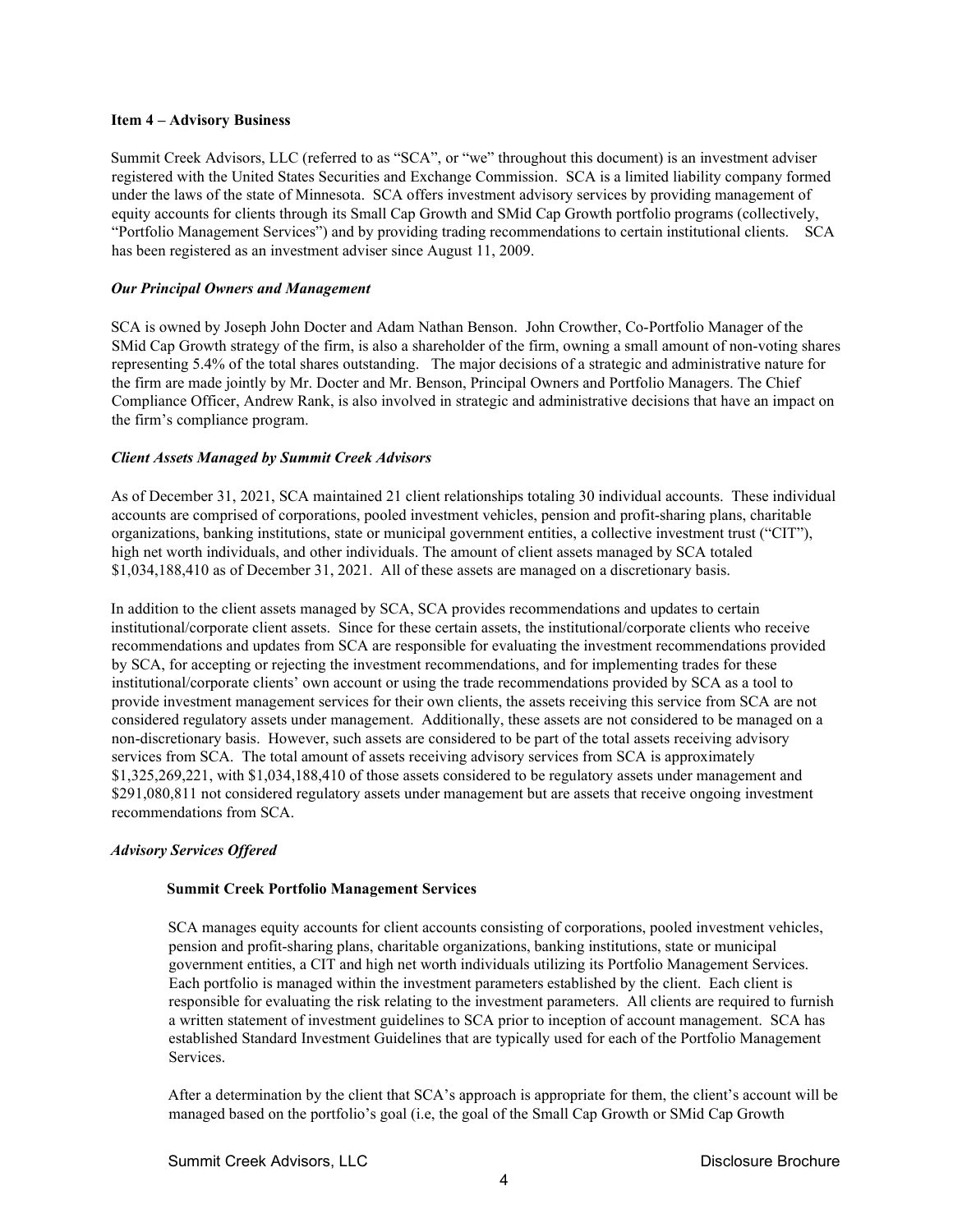portfolio) rather than on each client's individual needs. However, each client will have the opportunity to place reasonable restrictions on the types of investments to be held in the client's account. If a client has contracted for our management services, SCA handles all trading and investing for the client.

## <span id="page-4-0"></span>**Summit Creek Model Portfolio Strategist Services**

SCA offers Model Portfolio Strategist Services ("Strategist Services") to certain institutional/corporate clients. When providing Strategist Services, SCA provides securities recommendations and updates to institutional/corporate clients with respect to model portfolios maintained by SCA for the Small Cap Growth and SMid Cap Growth strategies. Such recommendations and updates are made available to those clients on a daily basis. Securities recommendations and updates provided to clients utilizing the Strategist Services reflect the model portfolio positions as of the previous business day's market close. Institutional/corporate clients which receive recommendations and updates from SCA are responsible for evaluating the investment recommendations provided by SCA and for accepting or rejecting the investment recommendations. Institutional/corporate clients are responsible for implementing trades for their own accounts. If they are using the trade recommendations provided by SCA as a tool to provide investment management services for their own clients, then those clients are responsible for implementing trades for their investment management clients. For clients who have contracted for Strategist Services, SCA is not responsible for implementing any trade recommendations. For more information on the Strategist Services, please see Item 12.

SCA does not manage the investment assets for the institutional/corporate clients who contract for Strategist Services. Except for being apprised of the total assets under management utilizing the Strategist Services for billing purposes, SCA does not collect any information regarding, or have any responsibility with respect to, the institutional/corporate clients' investment management of their own clients. Each institutional/corporate client is responsible for evaluating the risk relating to its investment parameters and, as noted above, for making its own management decisions and doing the trade implementation for any clients or accounts for which it is responsible for providing investment management services.

For the Strategist Services, SCA uses the standard investment guidelines described below for each client account unless there is a written agreement between SCA and the client specifying that the individual client's account guidelines make an exception to these standard investment guidelines.

# **Retirement Plan Services**

SCA offers its Portfolio Management Services to clients that are retirement plan sponsors. SCA acknowledges that in performing the Portfolio Management Services described above that SCA is acting as a "fiduciary" as such term is defined under Section 3(21)(A)(ii) of Employee Retirement Income Security Act of 1974 ("ERISA"). SCA will act in a manner consistent with the requirements of a fiduciary under ERISA when providing such services to any client that is a retirement plan sponsor.

If SCA is providing Portfolio Management Services to a client that is a retirement plan sponsor, SCA acknowledges that in addition to acting as a "fiduciary" as such term is defined under Section 3(21)(A)(ii) of ERISA, SCA is also acting as a fiduciary with "investment manager" fiduciary responsibilities as defined under Section 3(38) of ERISA to the extent SCA has agreed to provide discretionary management of designated assets of that client that are held in an ERISA qualified plan. Per the agreement with the client, SCA has no responsibility and will not (a) exercise any authority or control respecting disposition of assets of the client's retirement plan except as authorized to provide discretionary management of assets of the client's retirement plan, or (b) have any discretionary authority or discretionary responsibility in the administration of the client's retirement plan or the interpretation of the client's retirement plan documents.

SCA does not serve as administrator or trustee for any retirement plan. SCA does not act as custodian for any client account or have access to client funds or securities.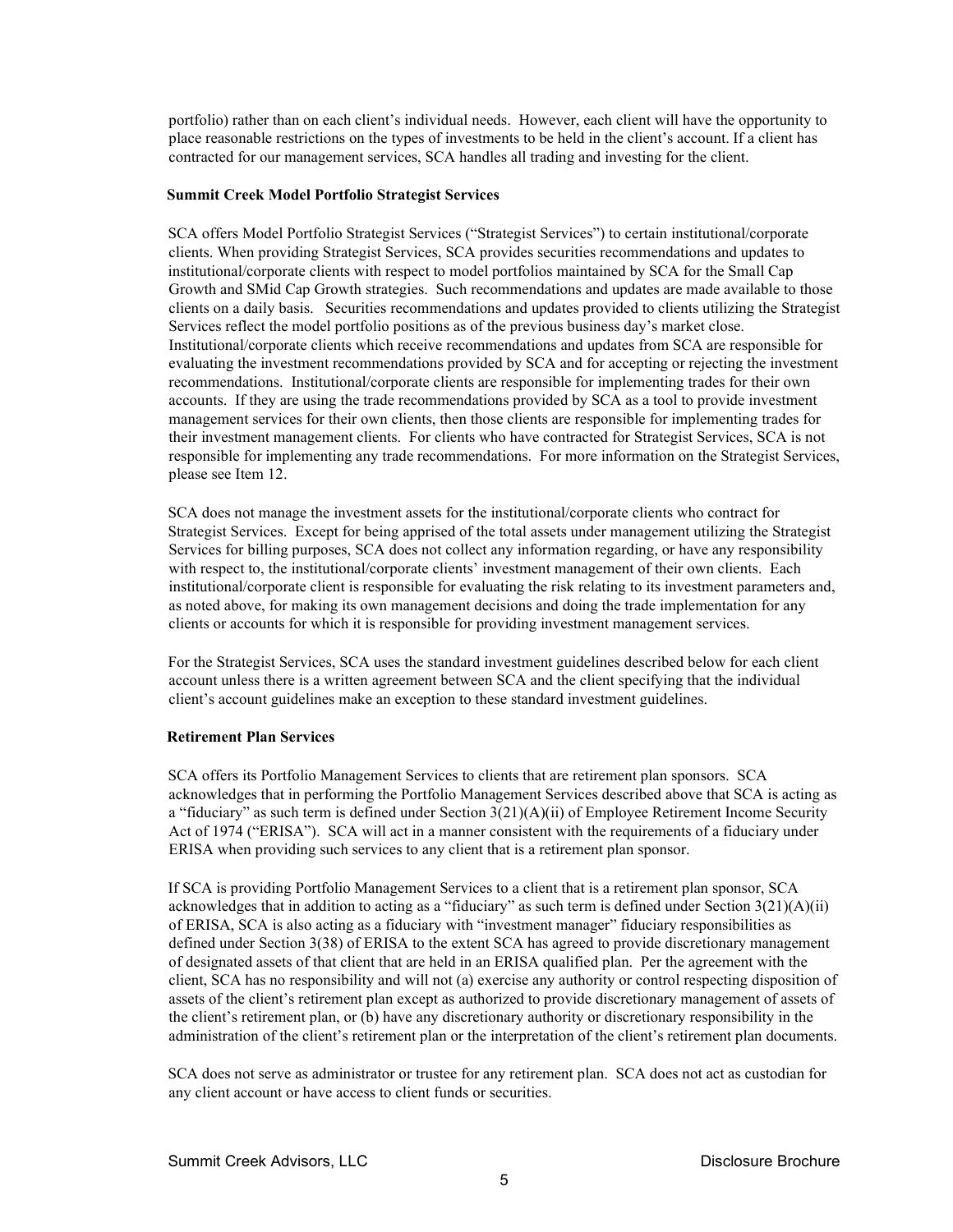SCA will disclose, to the extent required by ERISA Regulation Section 2550.408b-2(c), to the client any change to the information that we are required to disclose under ERISA Regulation Section  $2550.408b2(c)(1)(iv)$  as soon as practicable, but no later than sixty (60) days from the date on which we are informed of the change (unless such disclosure is precluded due to extraordinary circumstances beyond our control, in which case the information will be disclose as soon as practicable).

In accordance with ERISA Regulation Section 2550.408b-2(c)(vi)(A), we will disclose within thirty (30) days following receipt of a written request from the responsible plan fiduciary or plan administrator (unless such disclose is precluded due to extraordinary circumstances beyond our control, in which case the information will be disclosed as soon as practicable) all information related to the Qualified Retirement Plan Agreement and any compensation or fees received in connection with the agreement that is required for the plan to comply with the reporting and disclosure requirements of Title 1 of ERISA and the regulations, forms and schedules issued thereunder.

If SCA makes an unintentional error or omission in disclosing the information required under ERISA Regulation Section 2550.408b-2(c)(1)(iv) or (vi), SCA will disclose to the client the correct information as soon as practicable, but no later than thirty (30) days from the date on which SCA learns of such error or omission.

## **Employee Accounts**

SCA manages three accounts which were established by the Principal Owners and founders of the firm to create performance track records for the managed strategies ("Founder Accounts"). Other employees have also established accounts that are managed by SCA (together, with the Founder Accounts, "Employee Accounts"). Trading within these accounts mimics the investment decisions made for the Small Cap Growth and SMid Cap Growth Strategy clients, as well as the recommendations provided to clients utilizing Strategist Services. Each Employee Account adheres to the Standard Investment Guidelines, as described below.

## <span id="page-5-0"></span>**Investment Guidelines**

As stated above, for both the Summit Creek Portfolio Management Services and the Summit Creek Strategist Services, SCA uses the Standard Investment Guidelines described below for each client account unless there is a written agreement between SCA and the client specifying that the individual client's account guidelines make an exception to these Standard Investment Guidelines.

Standard Investment Guidelines (for Small Cap Growth Portfolio Management & Small Cap Growth Portfolio Strategist Services)

- 1. 5% maximum cash.
- 2. 45-55 holdings.
- 3. 5% maximum exposure per holding at market price.
- 4. Less than 10% at market price in securities domiciled outside of the U.S.
- 5. Holdings domiciled outside of U.S. must actively trade on NYSE or NASDAQ.
- 6. Less than two times Russell 2000 Growth sector weight, with 40% maximum exposure to any sector.
- 7. Less than 20% of portfolio in stocks larger than the largest company in the Russell 2000 Growth.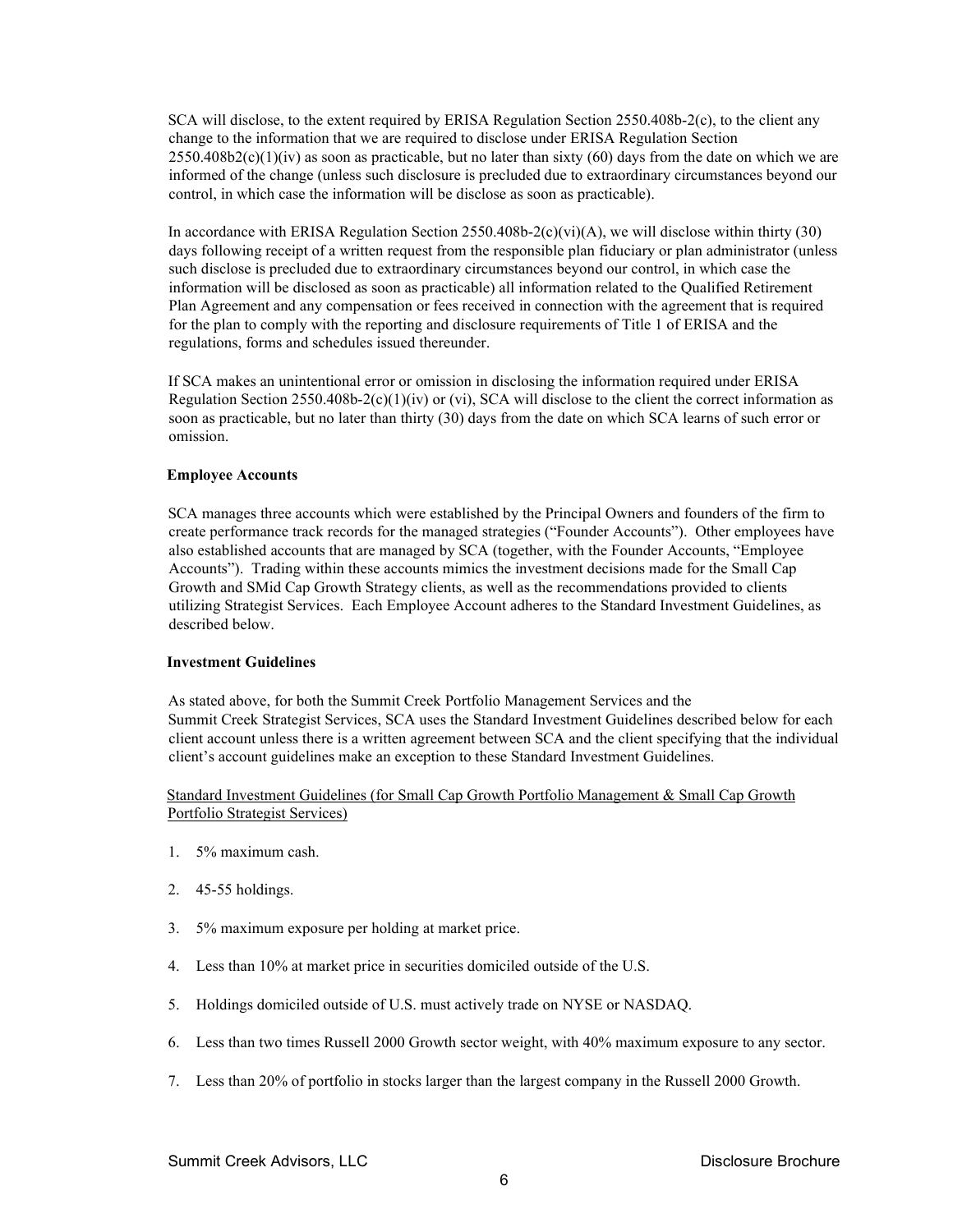# SMid Cap Growth Investment Guidelines

SCA uses the SMid Cap Growth Investment Guidelines described below for each client account that has elected to participate in the SMid Cap Growth portfolio program unless there is a written agreement between SCA and the client specifying that the individual client's account guidelines make an exception to these SMid Cap Growth Investment Guidelines.

- 1. 5% maximum cash.
- 2. 45-65 holdings.
- 3. 5% maximum exposure per holding at market price.
- 4. Less than 15% at market price in securities domiciled outside of the U.S.
- 5. Holdings domiciled outside of U.S. must actively trade on NYSE or NASDAQ.
- 6. Less than two times Russell 2500 Growth sector weight, with 40% maximum exposure to any sector.
- 7. Less than 20% of portfolio in stocks larger than the largest company in the Russell 2500 Growth.

# <span id="page-6-0"></span>*Non-Participation in Wrap Fee Programs*

SCA does not sponsor any wrap fee programs. In traditional (non-wrap fee) management programs, advisory services are provided for a fee but transaction services are billed separately on a per-transaction basis. In wrap-fee programs, advisory services and transaction services are provided for one fee.

# <span id="page-6-1"></span>*Specialization*

SCA specializes in managing equity accounts for clients with assets of \$1 million or more through the use of a model portfolio for the Small Cap Growth and SMid Cap Growth strategies.

# <span id="page-6-2"></span>*Limits Advice to Certain Types of Investments.*

SCA limits its investment advice to the following types of investments:

- Exchange-listed securities
- Securities traded over-the-counter
- Foreign issues traded on domestic exchanges

# <span id="page-6-3"></span>*Advisory Services Tailored to Individual Needs of Clients*

For the Summit Creek Portfolio Management Services, SCA will use discretion to supervise and direct the investments of the client's assets in accordance with the written investment objectives, policies, and reasonable restrictions that the client has furnished to SCA and according to any revisions thereto provided by the client. If stated within the Investment Management Agreement, SCA provides each client with an annual Compliance Certification verifying that SCA has structured the client's portfolio in a manner that is in compliance with the client's specified investment guidelines on file with SCA.

For the Summit Creek Strategist Services, SCA will provide investment recommendations and updates in accordance with the written investment objectives developed by SCA, as well as any reasonable restrictions that the institutional/corporate client has furnished to SCA and according to any revisions thereto provided by the client. If stated within the Investment Management Agreement, SCA provides each institutional/corporate client with an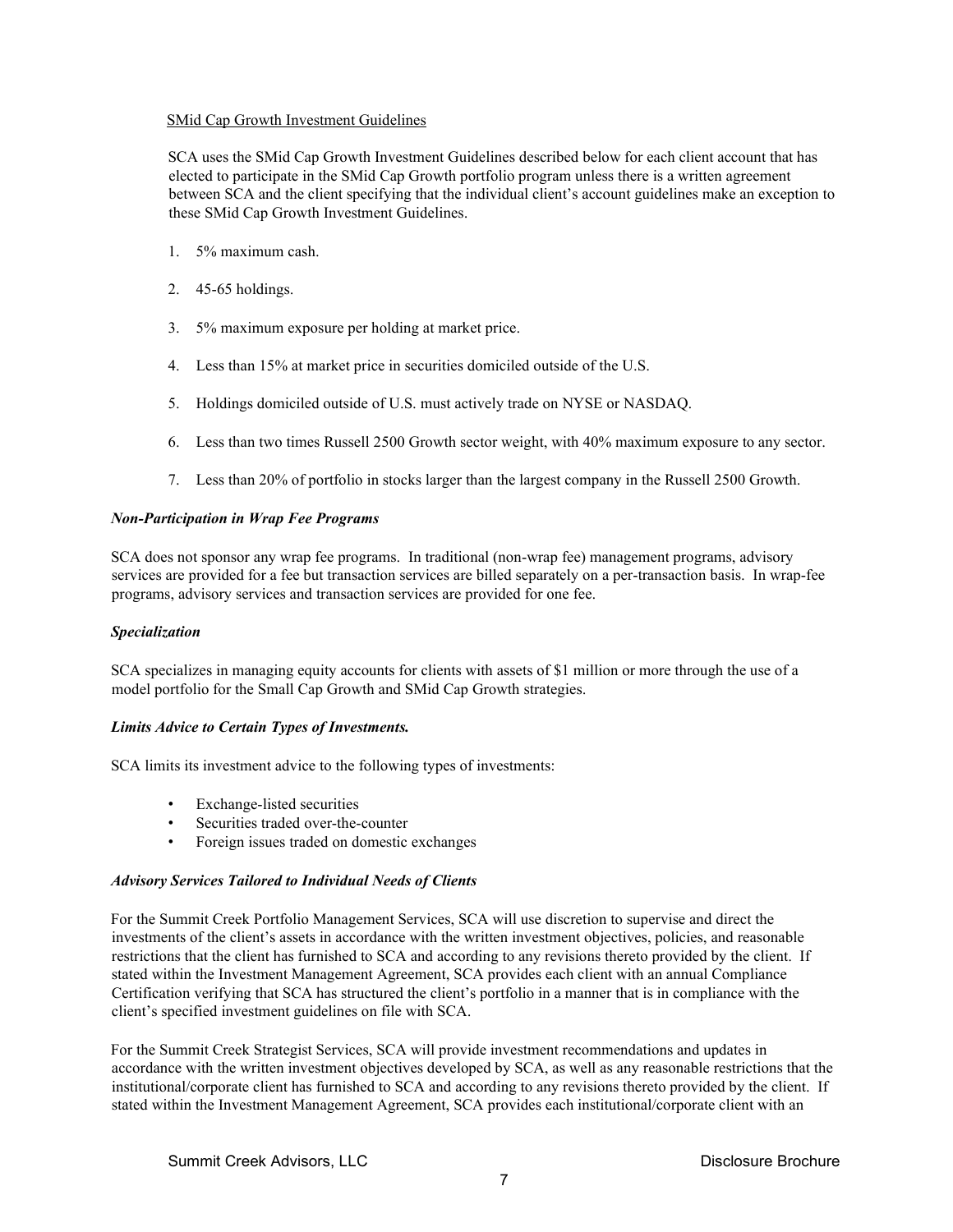annual Compliance Certification verifying that SCA has provided recommendations and updates for the client that are in compliance with the client's specified investment guidelines with SCA.

## **Item 5 – Fees and Compensation**

## <span id="page-7-1"></span><span id="page-7-0"></span>*Standard Fees*

Advisory fees are paid quarterly in arrears and are calculated on the basis of a percentage of the assets under management for assets receiving Portfolio Management Services. For assets receiving Strategist Services, the advisory fees are paid quarterly in arrears and are calculated based upon a percentage of assets using a calculation formula agreed upon between SCA and the client.

SCA's basic fee for non sub-advisory accounts investing in the Small Cap Growth product is a 1% annual fee based on the value of the assets under management. Sub-advisory accounts investing in the Small Cap Growth product are typically charged an annual fee of less than 1% of the value of the sub-advised assets under management. In subadvisory relationships, SCA may negotiate the fees set forth above based on factors such as the amount of assets under management.

The basic fee for SCA's SMid Cap Growth product is currently a 1% annual fee based on the value of assets under management. Sub-advisory accounts investing in the SMid Cap Growth product are typically charged an annual fee of less than 1% of the value of the sub-advised assets under management. In sub-advisory relationships, SCA may negotiate the fees based on factors such as the amount of assets under management.

SCA's basic fee for assets receiving Strategist Services will not exceed a 1% annual fee based on the value of the assets receiving the Strategist Services. For Strategist Services, SCA will negotiate the actual fee utilizing factors including the amount of assets invested by the client based on the investment recommendations and updates provided by SCA. The exact fee for services will be agreed upon and disclosed in the management agreement prior to services being provided.

If a client terminates their Portfolio Management Services or Strategist Services agreement with SCA during a quarter, the client will pay a prorated fee based on the actual number of days of the quarter for which services were rendered.

# **Fees for Services to Retirement Plan Sponsor Clients**

For services to clients that are retirement plan sponsors, SCA typically will charge fees according to the Standard Fees information as described above. The fee is negotiable based upon the complexity of the plan, the size of the plan assets and the actual services requested.

SCA does not reasonably expect to receive any other compensation, direct or indirect, for its services provided to clients that are retirement plan sponsors. If we receive any other compensation for such services, we will (i) offset that compensation against our stated fees, and (ii) will disclose the amount of such compensation, the services rendered for such compensation and the payer of such compensation.

# <span id="page-7-2"></span>*General Information on Fees*

Brokerage commissions and/or transaction ticket fees charged by the custodian will be billed directly to the client. SCA will not receive any portion of such commissions or fees from the custodian or client. In addition, clients may incur certain charges imposed by third parties other than SCA in connection with investments made through the account, including but not limited to IRA and qualified retirement plan fees.

Employee Accounts managed by SCA are not subject to any investment management fees. Fee waivers or discounts may also be offered to SCA employees' family members, which are not available to other clients.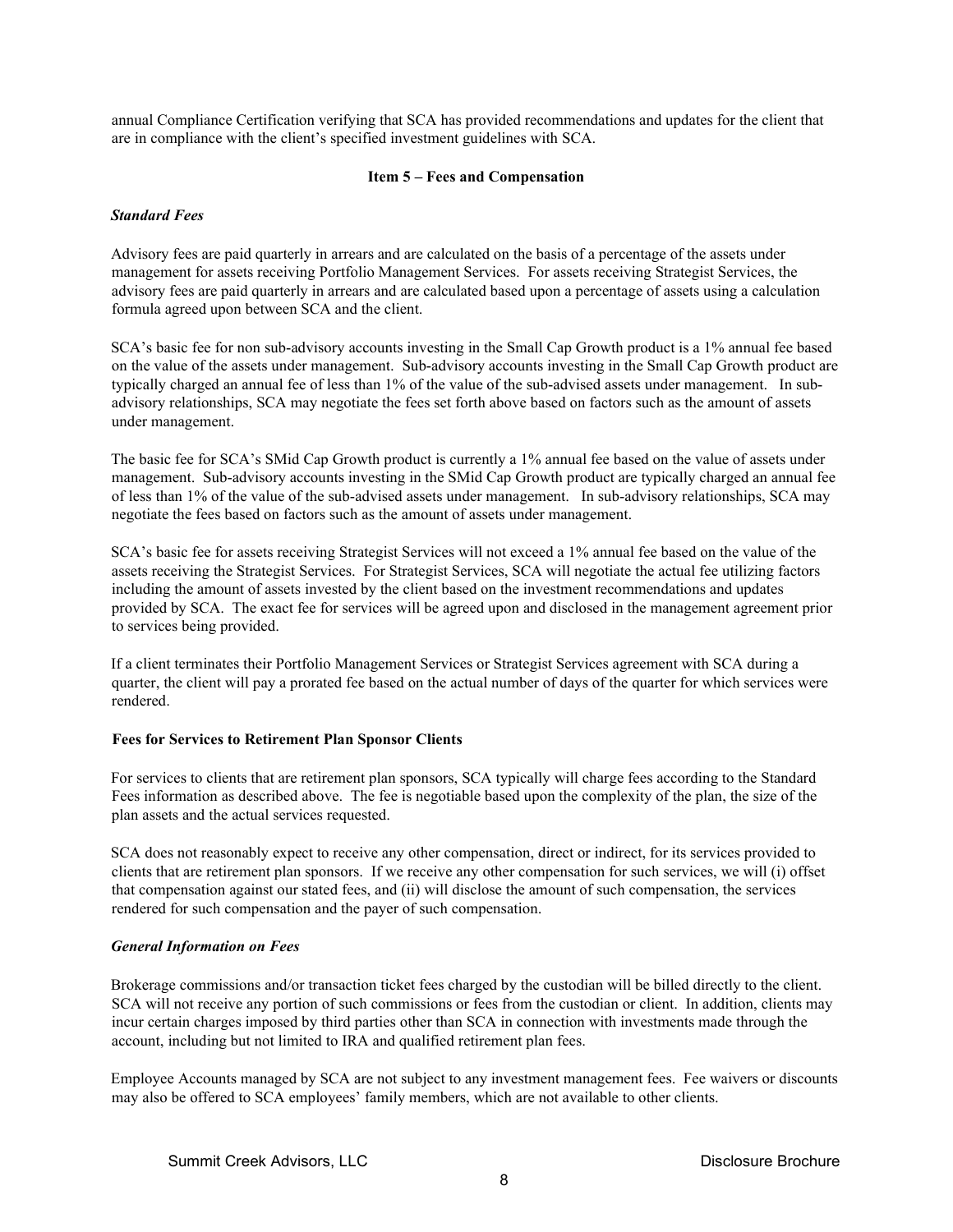Clients should note that similar advisory services may be available from other registered investment advisors for similar or lower fees.

## **Item 6 – Performance-Based Fees and Side-By-Side Management**

<span id="page-8-0"></span>Item 6 is not applicable to SCA. We do not currently charge or accept performance-based fees. Performance-based fees are fees based on a share of capital gains on or capital appreciation of the assets held within a client's account.

# **Item 7 – Types of Clients**

<span id="page-8-1"></span>SCA generally provides investment advice to the following types of clients.

- Individuals (other than high net worth individuals)
- High Net Worth Individuals
- Pooled Investment Vehicles
- Pension and profit-sharing plans (ERISA and Non-ERISA)
- Trusts, estates, or charitable organizations (including foundations, endowments)
- State/Municipal Government Entities
- Corporations or business entities other than those listed above
- Banking Institutions
- Collective Investment Trusts

All clients must enter into a written investment advisory agreement before the commencement of any investment advisory relationship with SCA.

## <span id="page-8-2"></span>*Minimum Investment Amounts Required*

SCA generally requires that client have assets of \$5 million or more. However, smaller accounts may be solicited or accepted at the discretion of SCA. There are no minimum fees.

## **Item 8 – Methods of Analysis, Investment Strategies and Risk of Loss**

## <span id="page-8-4"></span><span id="page-8-3"></span>*Methods of Analysis*

SCA uses a fundamental method of analysis in formulating investment advice. This is a method of evaluating a security by attempting to measure its intrinsic value by examining related economic, financial and other qualitative and quantitative factors. Fundamental analysts attempt to study everything that can affect the security's value, including macroeconomic factors (like the overall economy and industry conditions) and individually specific factors (like the financial condition and management of companies). The end goal of performing fundamental analysis is to produce a value that an investor can compare with the security's current price in hopes of figuring out what sort of position to take with that security (underpriced = buy, overpriced = sell). This method of security analysis is quite different from technical analysis. Fundamental analysis is about using real data to evaluate a security's value. Although most analysts use fundamental analysis to value stocks, this method of valuation can be used for most types of securities.

# <span id="page-8-5"></span>*Investment Strategies*

SCA uses the following investment strategies when managing client assets and/or providing investment advice:

Long term purchases. Investments held at least a year.

Short term purchases. Investments sold within a year.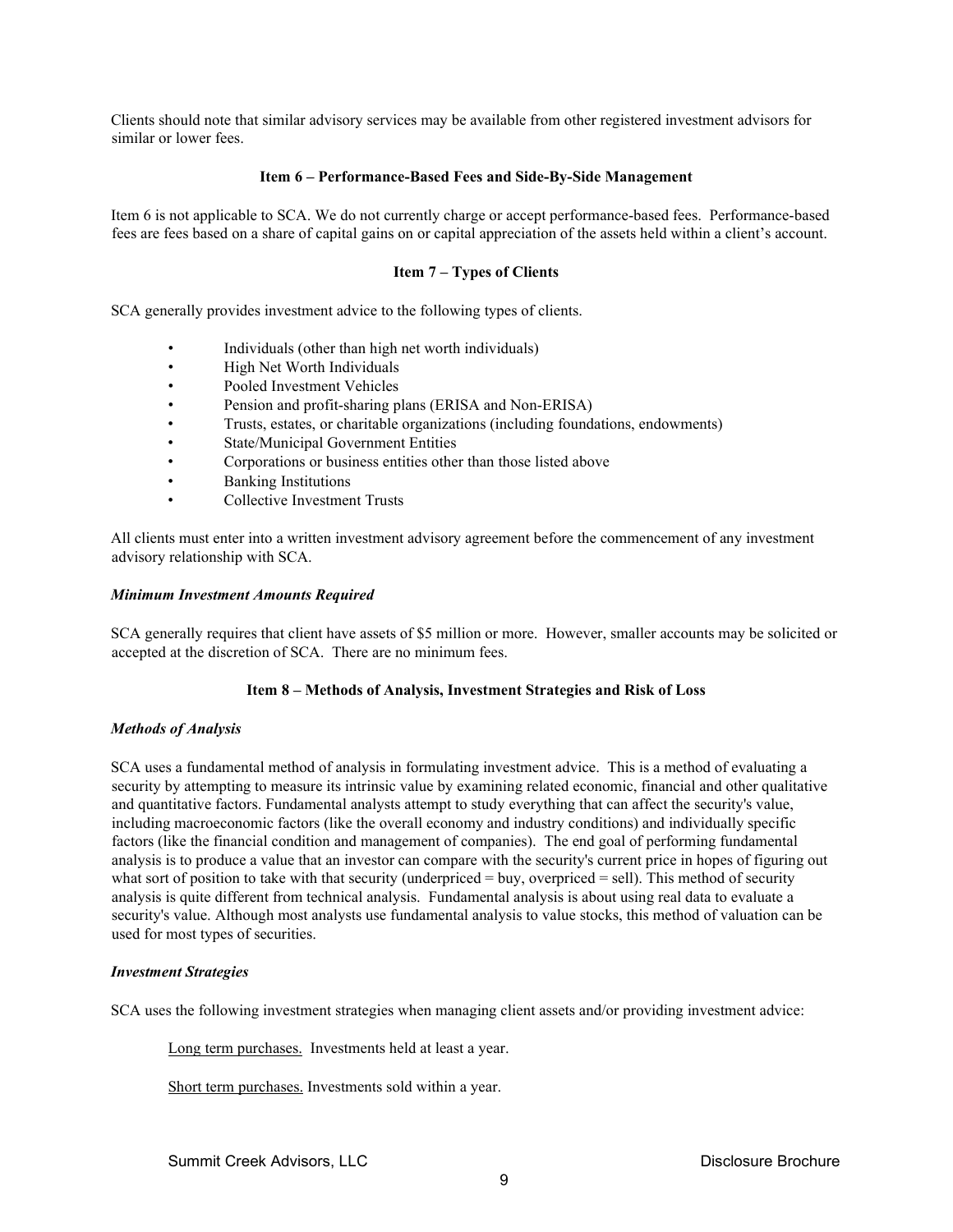## Trading. Investments sold within 30 days.

SCA's investment universe for the Small Cap Growth portfolio products consists of stocks with market capitalizations between \$250 million and \$7.3 billion based on the annual rebalance of the Russell 2000 Growth Index. We further refine this universe through a selection process that screens for consistent historical sales and earnings growth, projected double-digit growth, high return on equity, low debt-to-capital and high inside ownership. Ideal candidates meet most or all of these criteria with a particular emphasis on sustainability of growth for a multiyear period. Purchase candidates are generated through screening, investment conferences, company visits and meetings with industry analysts. In general, approximately 100 stocks are monitored that meet our investment criteria. As a team, we utilize the judgment developed over our many years of experience to identify the 45 to 55 most suitable companies to be included in the Small Cap Growth portfolio.

The investment universe for the SMid Cap Growth portfolio product consists of stocks with market capitalizations between \$250 million and \$17.8 billion based on the annual rebalance of the Russell 2500 Growth Index. Similar to the process applied to the Small Cap Growth portfolio product, the SMid Cap Growth investment universe is refined through a selection process that screens for consistent historical sales and earnings growth, projected double-digit growth, high return on equity, low debt-to-capital and high inside ownership. Ideal candidates meet most or all of these criteria with a particular emphasis on sustainability of growth for a multiyear period. Purchase candidates are generated through screening, investment conferences, company visits and meetings with industry analysts. In general, approximately 100 stocks are monitored that meet our investment criteria. As a team, we utilize the judgment developed over our many years of experience to identify the 45 to 65 most suitable companies to be included in the SMid Cap Growth portfolio.

If a stock passes our quantitative screen for each portfolio product, an in-depth analysis is conducted to determine whether the historical growth is sustainable. This phase of the process includes detailed discussions with company management and sell-side analysts. Throughout the analytical process, questions arise as to the strength of a particular business. Each security is sponsored by an individual Analyst or Portfolio Manager who is responsible for fundamental analysis, modeling and any follow-up. We place particular emphasis on research of bearish analysts to better understand the risks and whether they are manageable. The ideal SCA investment has a large addressable market with clear secular growth drivers, a high degree of revenue visibility, sustainable competitive advantages and a management team that tends to under promise and over deliver. Recognizing that these traits can result in a highly valued stock, we do our best to identify good growth companies while they are still under-followed by Wall Street.

The final step in the process is buying a stock at the proper valuation. Generally, a stock must have a projected 12-month return of at least 20% to qualify for purchase. Typically, securities are purchased at price to earnings ratios below company growth rates. The initial position in a security is typically 1.0-1.5% of the portfolio. As we gain confidence with a holding, the position may be increased.

Once a stock is in a portfolio, we continue to perform rigorous research. Discussions with company management and key analysts are of critical importance. In addition, an earnings model is constructed on each company to enhance our understanding of the business and sensitivity of earnings to changing growth or margin assumptions. The constant dialog with management and analysts helps determine, via our research mosaic, whether our estimates may be too conservative or aggressive. Also, we continue to consider any bear case, seeking to assure position weight reflects the current risk profile. A Valuation Model is used to augment portfolio returns by actively changing position size. Taking advantage of short-term market emotions, we sell into periods of stock price excess and buy during price weakness to attempt to moderate risk and enhance returns. Day to day research updates with management teams and analysts along with continuous review of our valuation model drives portfolio construction. All accounts within a portfolio product are managed identically allowing full focus on the investment process.

The construction process occurs from the bottom up. Position size reflects our best assessment of the risk profile of a company. In the earlier stage, higher growth and more unproven business models are generally 1.0 to 1.5% positions while companies in which we have a higher level of confidence and have very stable business models tend to be larger positions (up to a maximum of 5% in both the Small Cap Growth and SMid Cap Growth strategies). We do not manage to sector/industry weights although we are aware of benchmark sector weights. We do not exclude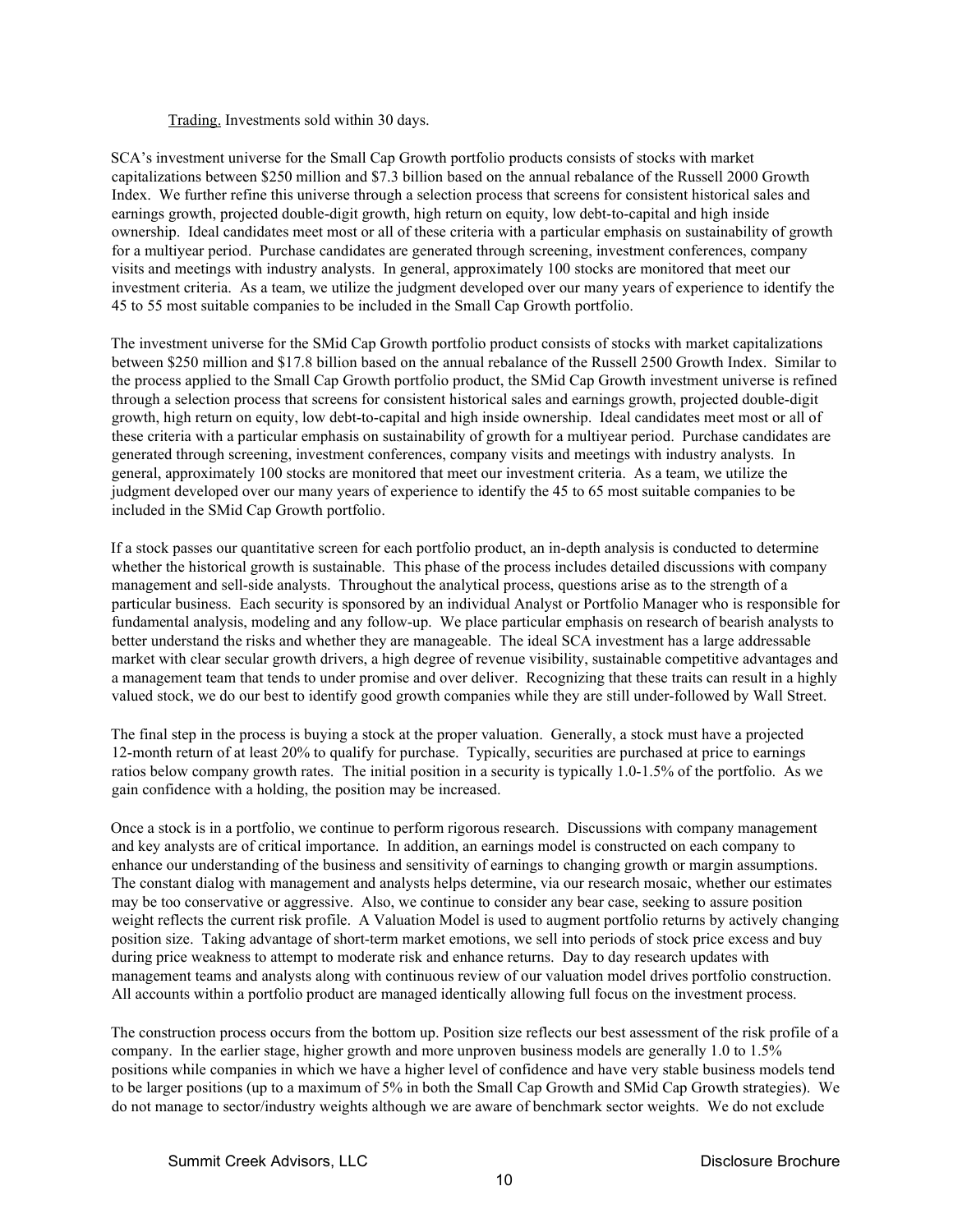sectors although our focus on consistent and sustainable growth typically results in most names falling into the traditional growth sectors of consumer, healthcare and technology. We do not sell a stock just because it reaches a certain market cap as long as the fundamentals and valuation remain intact. In addition, sector weights are not allowed to exceed two times the weights of the applicable index. For the Small Cap Growth strategy, the weighted portfolio P/E is generally close to that of the Russell 2000 Growth Index though revenue and earnings growth, return on equity and management stock ownership far exceed index metrics. The weighted portfolio P/E for the SMid Cap Growth strategy is generally close to that of the Russell 2500 Growth Index.

# <span id="page-10-0"></span>*Risk of Loss*

Past performance is not necessarily indicative of future results. Therefore, no current or prospective client should assume that future performance of any specific investment or investment strategy will be profitable. Investing in securities involves risk of loss. Further, depending on the different types of investments there may be varying degrees of risk. Clients and prospective clients should be prepared to bear investment loss including loss of original principal.

SCA manages a portfolio of 45-55 small cap stocks for the Small Cap Growth strategy, while the SMid Cap Growth strategy portfolio consists of 45-65 securities. Market and liquidity risks are involved in this type of investment. Market risk is the risk that the value of an individual stock will go down, resulting in a decrease in the value of the investment portfolio. Liquidity risk is the risk that an individual stock cannot be traded quickly enough to prevent a loss or to preserve a profit.

# **Item 9 – Disciplinary Information**

<span id="page-10-1"></span>SCA has determined there are no legal or disciplinary events that are material to a client's or prospective client's evaluation of our advisory business, or the integrity of our management.

# **Item 10 – Other Financial Industry Activities and Affiliations**

<span id="page-10-2"></span>SCA and its principal executive officers are not actively engaged in any business other than giving investment advice.

SCA is **not** and does **not** have a related company that is a (1) municipal securities dealer, government securities dealer or broker, (2) investment company or other pooled investment vehicle (including a mutual fund, closed-end investment company, unit investment trust, private investment company or "hedge fund," and offshore fund), (3) other investment adviser or financial planner, (4) futures commission merchant, commodity pool operator, or commodity trading advisor, (5) banking or thrift institution, (6) accountant or accounting firm, (7) lawyer or law firm, (8) pension consultant, (9) real estate broker or dealer, or (10) sponsor or syndicator of limited partnerships.

# **Item 11 – Code of Ethics, Participation in Client Transactions and Personal Trading**

<span id="page-10-3"></span>SCA has established, maintains and enforces a Code of Ethics ("the Code") that sets forth the standards of conduct expected of employees, requires compliance with the federal securities laws, and upholds SCA's fiduciary duties. SCA's reputation and success require adherence to high ethical standards. SCA's goal is to create an environment in which ethical behavior is actively thought about and practiced.

# <span id="page-10-4"></span>*Fiduciary Status and Conflicts of Interest*

The Code requires that SCA conduct its business consistent with its status as a fiduciary to its clients and has affirmative duties of care, loyalty, honesty and good faith in connection with all of its activities. This includes putting client interests first at all times.

The Code requires that employees avoid conflicts of interests in their personal and business activities. A conflict of interest exists when an employee has a personal interest in a matter that may be inconsistent or incompatible with

Summit Creek Advisors, LLC and the Creek Advisors, LLC and the Creek Advisors, LLC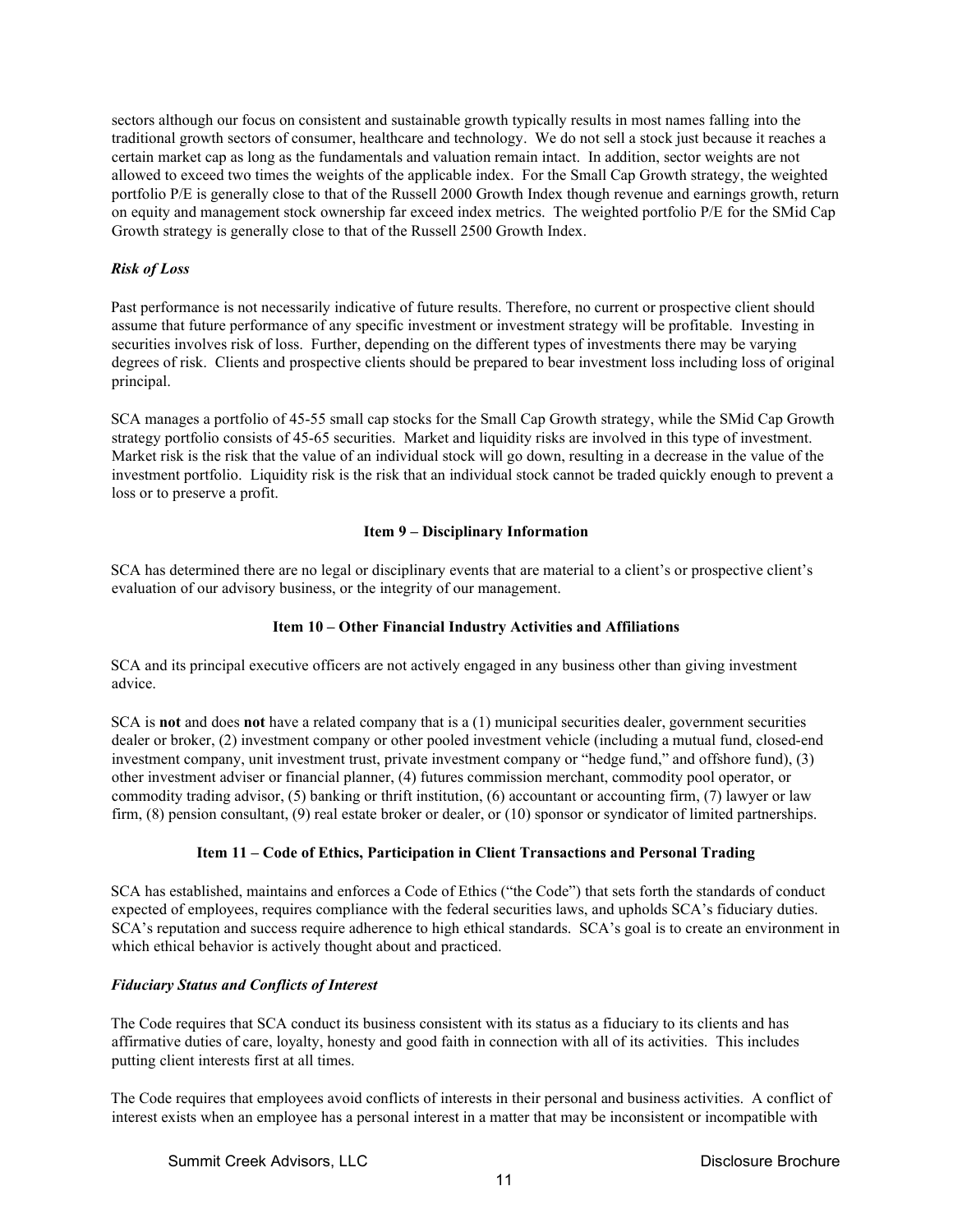the employee's obligation to exercise his or her best judgment in pursuit of the interest of SCA and its clients or where an outside activity encroaches on the time an employee should devote to the affairs of SCA.

With respect to all employees, the Code specifically addresses and either prohibits or sets forth certain reporting and pre-approval requirements concerning (1) the receipt of gifts and entertainment; (2) the provision of gifts and entertainment; and (3) outside activities of employees. With respect to employees involved in making and executing securities recommendations for client accounts or who have access to such information ("Access Persons"), the Code contains a number of policies and procedures to address conflicts of interest based on the fundamental principle that Access Persons owe their chief duty and loyalty to SCA's Clients. SCA considers all employees to be Access Persons. Under the policies and procedures, Access Persons, among other things, are:

- o Required to provide the firm with information concerning personal securities transactions (including any mutual funds for which SCA serves as investment adviser or subadviser) such as initial and annual holdings reports, quarterly transaction reports and copies of brokerage statements and transaction confirmations;
- o Prohibited from investing in initial public offerings, short-term trading (including market timing of mutual funds), and excessive personal trading;
- o Required to obtain approval before engaging in personal securities transactions for non-exempt securities as defined by the Code;
- o Limited from implementing any securities transaction for their personal accounts until seven calendar days have elapsed from the date of the most recent activity in that security within client accounts; and
- o In the event that a client trade takes place within seven calendar days after an employee has executed a trade, the firm requires the employee to disclose if they had any previous knowledge of the client transaction prior to executing their own transaction to help detect front running. Once this information has been received, the Chief Compliance Officer, in consultation with the Principal Owners, will determine if further action is required.

Employee Accounts managed by SCA are exempt from the seven calendar day "blackout" period as described within the SCA Code of Ethics, because trading within these accounts mimics the investment decisions made for the Small Cap Growth and SMid Cap Growth Strategy clients.

SCA has established a relationship where Model Portfolio Strategist services are provided to a client who is also a broker-dealer through whom security transactions for discretionary client accounts are executed. When selecting a broker-dealer to execute discretionary client account transactions, SCA takes into consideration the quality and quantity of research and research materials provided to the firm by the broker-dealer, as well as their execution capability and trading expertise. SCA evaluates the overall reasonableness of the brokerage commissions or other transaction costs on client transactions on the basis of our trading experience, taking into account such factors as current market conditions, size and timing of the order, depth of the market, per share price, difficulty of execution and financial responsibility. Broker-dealer commission totals are provided to the Portfolio Managers and Chief Compliance Officer on a monthly basis to perform this evaluation. Oversight of commission totals and soft dollar considerations is provided by the Trade Management Oversight Committee no less than quarterly.

# <span id="page-11-0"></span>*Confidentiality*

SCA and all employees have a duty to ensure the confidentiality of client information, including client holdings, transactions and securities recommendations. To guide and monitor this duty, SCA has adopted the Code and certain related policies and procedures. Access Persons are specifically prohibited from divulging any client holdings, any recommendations made to a client, or any contemplated or completed securities transactions or trading strategies, except as required in the performance of his or her duties and only to the extent such other person has a need to know such information to perform his or her duties.

Employees are also required to keep any material non-public information (as defined in the Code) secure. To the extent employees become aware of material non-public information concerning the securities of an issuer, the Code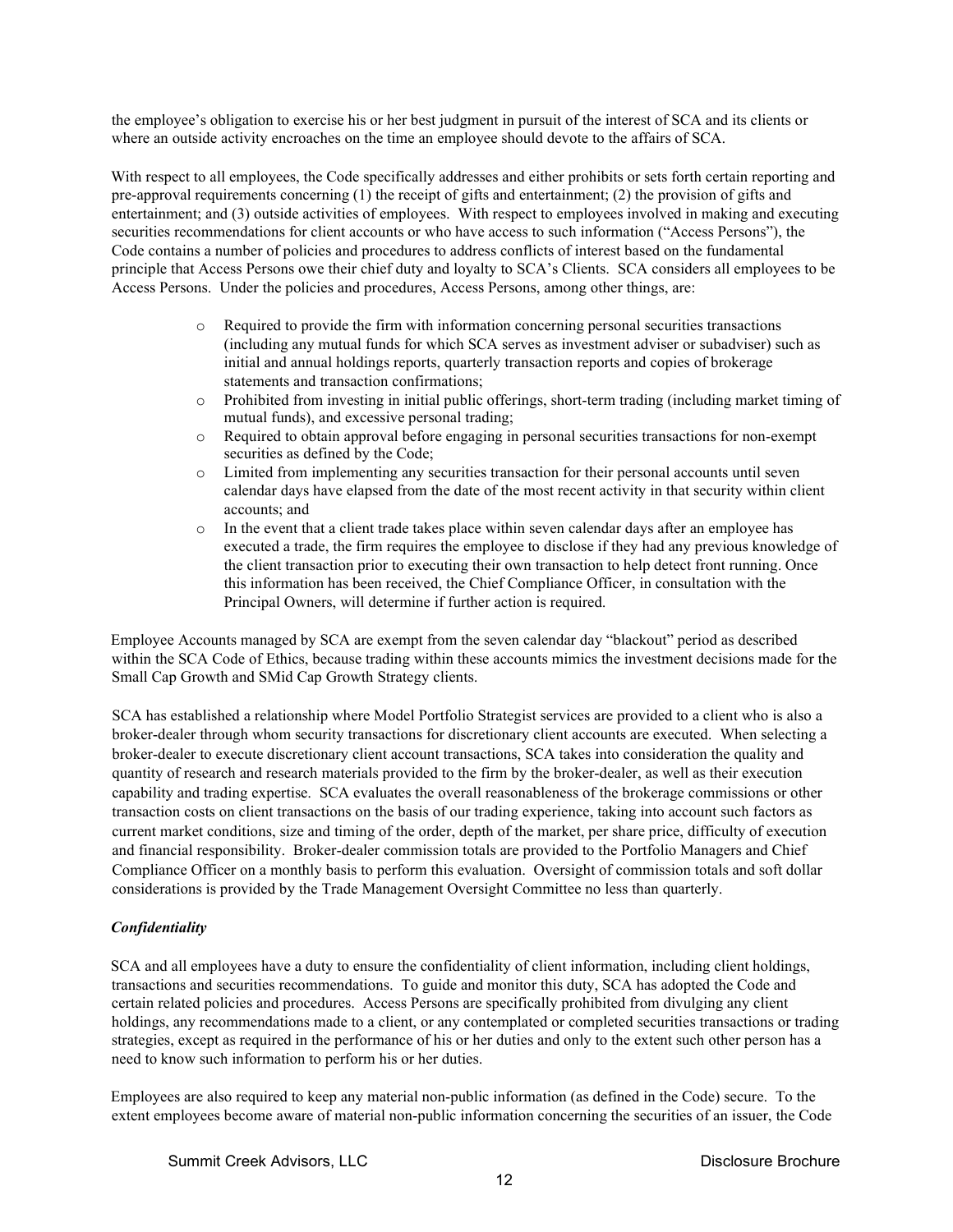prohibits trading on such information or disclosing such information to others except the Chief Compliance Officer. Upon a determination that SCA possesses material non-public information, no clients or employees are allowed to trade in the securities of the issuer until this information becomes public knowledge.

## <span id="page-12-0"></span>*Administration and Enforcement of the Code*

With respect to administration and enforcement, the Code requires that:

- $\circ$  All employees receive a copy of the Code (and amendments to it) and certify initially and annually thereafter that they have received, read and understand the Code, recognize that they are subject to it and will comply with it;
- o Any employee who discovers a violation or suspected violation of the Code (including his or her own) must promptly report the matter to the Chief Compliance Officer, that such reports will be treated confidentially to the extent permitted by law and will be investigated promptly and appropriately, and that retaliation against individuals who report violations or suspected violations of the Code in good faith is prohibited;
- o The Chief Compliance Officer has primary responsibility for determining whether violations of the Code have occurred and if so, for recommending any sanctions with respect to violations, but that ultimate responsibility for determining sanctions rests with the SCA's Principal Owners; and
- o Violators may be terminated, suspended, reduced in salary or position or sanctioned in any other manner in the discretion of the person or persons enforcing the Code and that, in addition to sanctions, violations may result in referral to civil or criminal authorities where appropriate.

The Code also sets forth the Chief Compliance Officer's responsibilities, which include reviewing information relating to personal securities transactions, investigating potential Code violations, distributing and updating the Code as necessary, recordkeeping, and an annual review of the Code's operation to determine its adequacy and the effectiveness of its operation.

The results of such review are reported to the SCA Principal Owners.

<span id="page-12-1"></span>Clients or prospective clients may obtain a copy of the Code of Ethics by contacting SCA.

# **Item 12 – Brokerage Practices**

# <span id="page-12-2"></span>*Selection of Broker Dealers*

In determining the broker-dealers through whom to execute securities transactions for client accounts, and commission rates and other transaction costs to be paid, SCA seeks to obtain the best price and execution quality for its transactions. Consequently, SCA selects broker-dealers primarily on the basis of their execution capability and trading expertise. SCA also determines the overall reasonableness of the brokerage commissions or other transaction costs on client transactions on the basis of trading experience, taking into account such factors as current market conditions, size and timing of the order, depth of the market, per share price, difficulty of execution and financial responsibility. While SCA will generally seek reasonably competitive commission rates in connection with a brokerage transaction on behalf of its clients, clients will not necessarily pay the lowest commission or markup.

Transactions executed for clients in the NASDAQ market may be executed either on an agency or a principal basis. Client transactions effected on an agency basis are made with broker-dealers who act as intermediary between the client and the buyer or seller and who charge a commission for the service. Client transactions effected on a principal basis are made with a broker-dealer who buys securities from or sells securities to clients from their own account on a net basis after deducting the broker-dealer's premium on the transaction. Because SCA believes that agency trading of NASDAQ securities is favorable to clients under most circumstances, SCA will generally effect transactions with broker-dealers who execute NASDAQ trades on an agency basis. However, if situations arise in which a principal execution would result in better execution, SCA will seek broker-dealers to effect the transaction on a principal basis.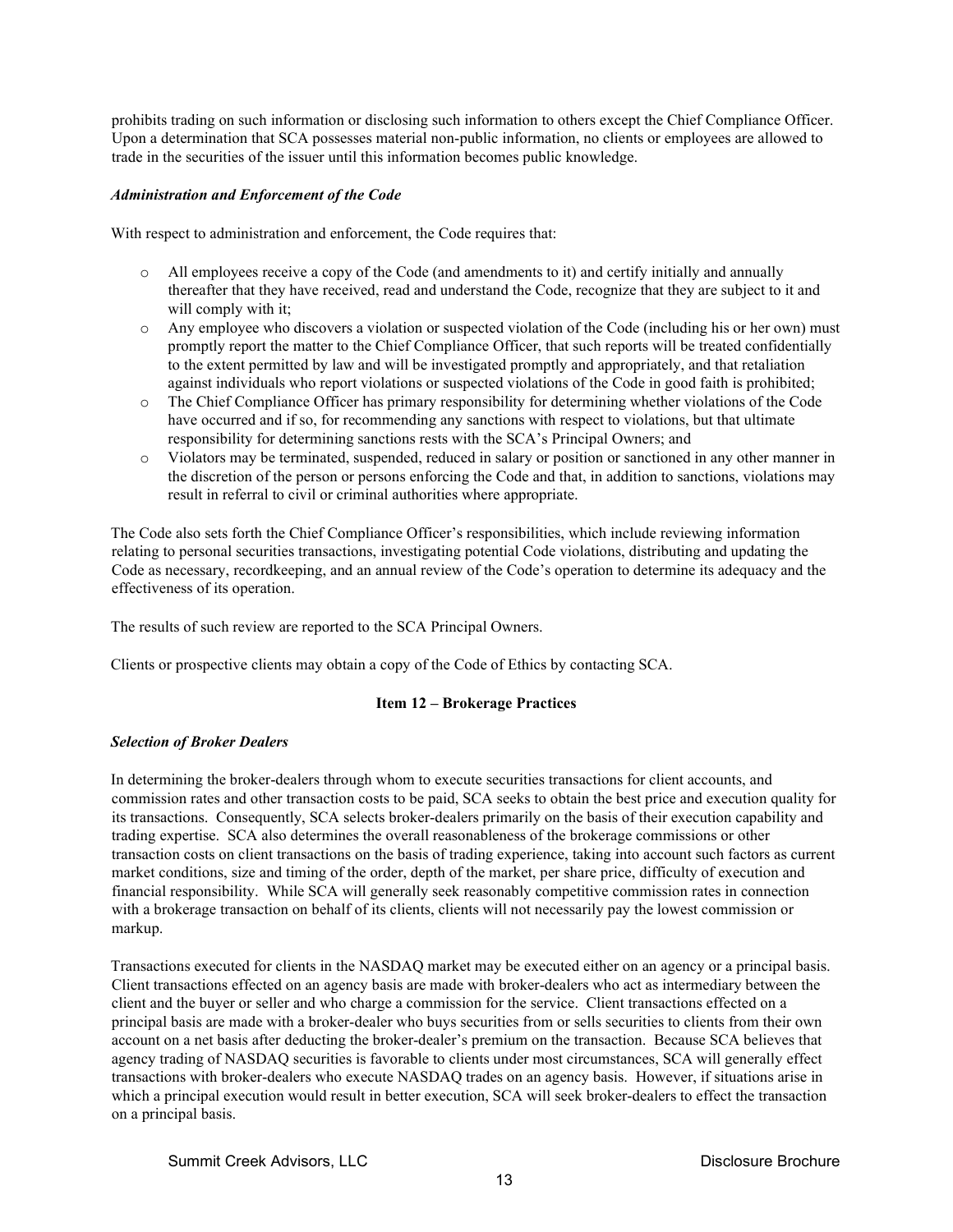SCA periodically reviews its best execution policies in light of current market circumstances and published statistical studies and other available information.

## <span id="page-13-0"></span>*Aggregating Orders*

SCA will frequently aggregate multiple contemporaneous client purchase or sell orders into a block order for execution. Calculation of such an aggregated order is done via trading software. The trading software keeps track of the allocation of the order among various accounts participating in the trade, and the executed order is then allocated according to the original calculated allocation. If the aggregated order is not filled in its entirety, the partially filled order is allocated pro rata. By aggregating orders of separate clients, SCA can ordinarily negotiate commissions that are lower than what commissions would be if orders were not aggregated. Clients' accounts for which orders are aggregated receive the average share price of such transaction, which could be higher or lower than the actual price that would otherwise be paid by such client absent the aggregation of orders. Any transaction costs incurred in the aggregated transaction will be shared pro rata based on each client's participation in the transaction. Separate documentation relating to the transaction is generated and maintained for each client participating in an aggregated trade.

If, subsequent to the placing of the order, the allocation must be changed for certain reasons (for example, a client withdraws cash from an account scheduled to participate in the order), such change in allocation will be provided to a Principal Owner for review.

As described above, SCA maintains client relationships that utilize SCA's Strategist Services. Securities suggestions and updates provided to clients utilizing the Strategist Services reflect the model portfolio positions as of the previous business day's market close. As buy or sell orders initiated for discretionary clients may take multiple days to complete, the recommendations for the Strategist Services that SCA provides to a client may reflect recommendations being made by SCA simultaneously to, or investment advisory decisions made simultaneously for, SCA's similarly managed discretionary clients. As a result, SCA may have begun trading before or at/near the same time the Strategist Services client has received or had the opportunity to evaluate or act on SCA's recommendations. In this circumstance, trades ultimately placed by the Strategist Services client may be subject to price movements, particularly with large orders or where the securities are thinly traded, that may result in the Strategist Services client receiving prices that are more or less favorable than the prices obtained by SCA for its discretionary accounts. Similarly, the Strategist Services client may initiate trading based on SCA's recommendations at/or near the same time as trading for SCA discretionary client accounts. Particularly with large orders where the securities are thinly traded and cannot be completed within the trading day, this could result in SCA's discretionary clients receiving prices that are more or less favorable than prices that might otherwise have been obtained absent the Strategist Services client's activity. Because SCA does not control the Strategist Services client's execution of transactions, SCA cannot control the market impact of such transactions to the same extent that it would for its discretionary client accounts.

## *Schwab Platform*

SCA has established an account with Schwab Advisor Services, a division of Charles Schwab & Co., Inc, a FINRAregistered broker-dealer, to maintain custody of assets and to effect trades for those clients wishing to subscribe to this platform (the "Schwab Platform" or "Platform"). Transactions in client accounts on the Schwab Platform are aggregated with other Platform client accounts, when possible, but those orders will not be effected until after the aggregated order for other clients has been completed. As a result, the prices on subsequent Platform trades may be less favorable than if the client was not on the Platform. When SCA implements trades on an aggregated basis through its recommended broker-dealer, it is not possible to include Schwab Platform trades with the aggregated trades. If subscribed to the Platform, a client will not receive the potential benefit of SCA's good faith selection of a broker-dealer to provide best price and execution on a particular trade, as all Platform trades will be executed by Charles Schwab. As a result, the client may receive less favorable prices and execution than would otherwise be the case if the client was not on the Platform.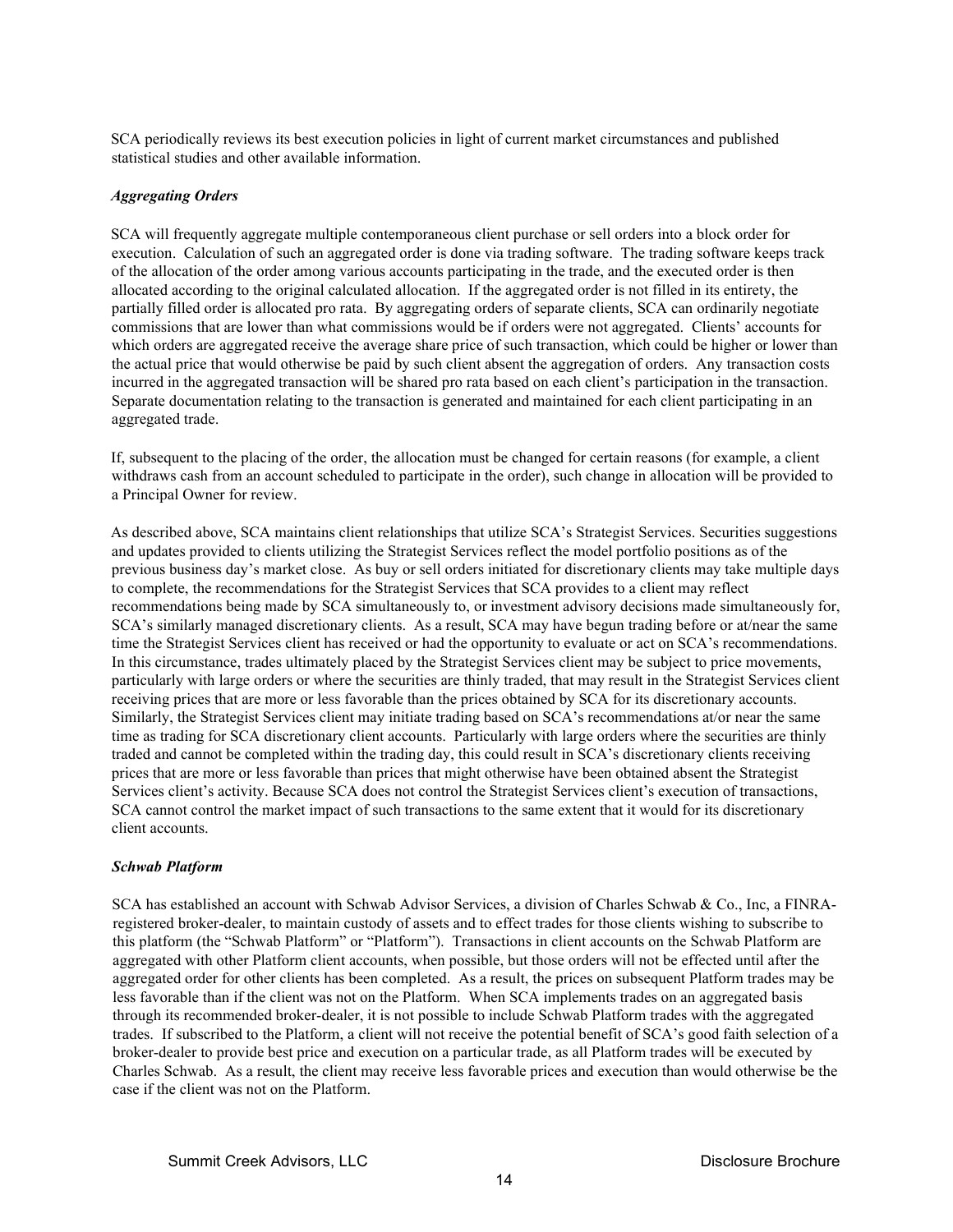Schwab Advisor Services may make available to SCA certain products and services that benefit SCA but may not directly benefit clients' accounts. These may include software and other technology to facilitate trade aggregation and execution, recordkeeping, client reporting, and receipt of client fees. Some of these products and services may be used to service all or a substantial number of SCA's accounts, including accounts not on the Schwab Platform.

Schwab Advisor Services may also provide other benefits such as educational events or occasional business entertainment of SCA personnel. While as a fiduciary, SCA endeavors to act in its clients' best interests, SCA's offering of the Schwab Platform to its clients may take into account availability of some of the foregoing products and services and other arrangements not solely on the nature of cost or quality of custody and brokerage services provided by Schwab, which may create a conflict of interest.

# <span id="page-14-0"></span>*Client Directed Brokerage*

A client for whom SCA provides discretionary investment management services may request or instruct SCA to direct all or a portion of the securities transactions for its account to a specified broker-dealer. SCA will treat the client's direction as a decision by the client to retain, to the extent of the direction, the discretion that SCA would otherwise have in selecting broker-dealers to effect transactions and in negotiating transaction costs generally for the client's account. Although SCA will attempt to effect such transactions in a manner consistent with its policy of seeking best execution and price on each transaction, there may be occasions where it is unable to do so, in which case SCA will continue to comply with the client's instructions on a foregoing basis. In connection with the direction, the client should also consider whether, under its direction, transaction costs, execution, clearance and settlement capabilities, and fees for custodial or other services provided to the client by the broker-dealer (if applicable) will be comparable to those otherwise obtainable. A client considering a directed brokerage arrangement should also understand that it may lose the possible advantage that other clients derive from the aggregation of orders for several clients in a single transaction for the purchase or sale of a particular security.

Clients choosing to direct all or a portion of securities transactions to a specified broker-dealer should be aware that, pursuant to SCA's directed brokerage policy, unless the broker-dealer effecting the aggregated order is willing to step out client directed commissions, directed trades will be effected after the aggregated order for other clients, including Schwab Platform clients. In SCA's experience, the price for the subsequent directed trade may be less favorable to the client.

In the event that a client directs SCA to direct a stated percentage of brokerage for a client's account to a specified broker-dealer, SCA will use its discretion in selecting the transactions it selects to implement the client's direction. Under certain circumstances, SCA may not be able to meet client's directed brokerage targets. In the case of a large aggregated order for all accounts, SCA prefers not to separate an account out for client direction to a different broker-dealer if SCA is concerned about a rapid price movement.

# *SCA Employee Accounts*

As previously explained, SCA manages Employee Accounts, some of which were created to establish a track record of performance of investment strategies for marketing purposes. The Employee Accounts are subscribed to the Schwab Platform, and as such their transactions are generally aggregated with other Platform client accounts, but those orders will not be effected until after the aggregated order for other clients has been completed. This could result in the Employee Accounts receiving prices that are more or less favorable than the prices that were obtained in other client accounts; however, the Employee Accounts will customarily receive the same average price as all accounts on the aggregated Platform orders.

# <span id="page-14-1"></span>*Soft Dollar Policy*

SCA's soft dollar policy is prefaced on the principle that brokerage is the property of the client. With this in mind, SCA seeks to obtain best execution, minimize transaction costs and use brokerage to benefit clients when effecting transactions.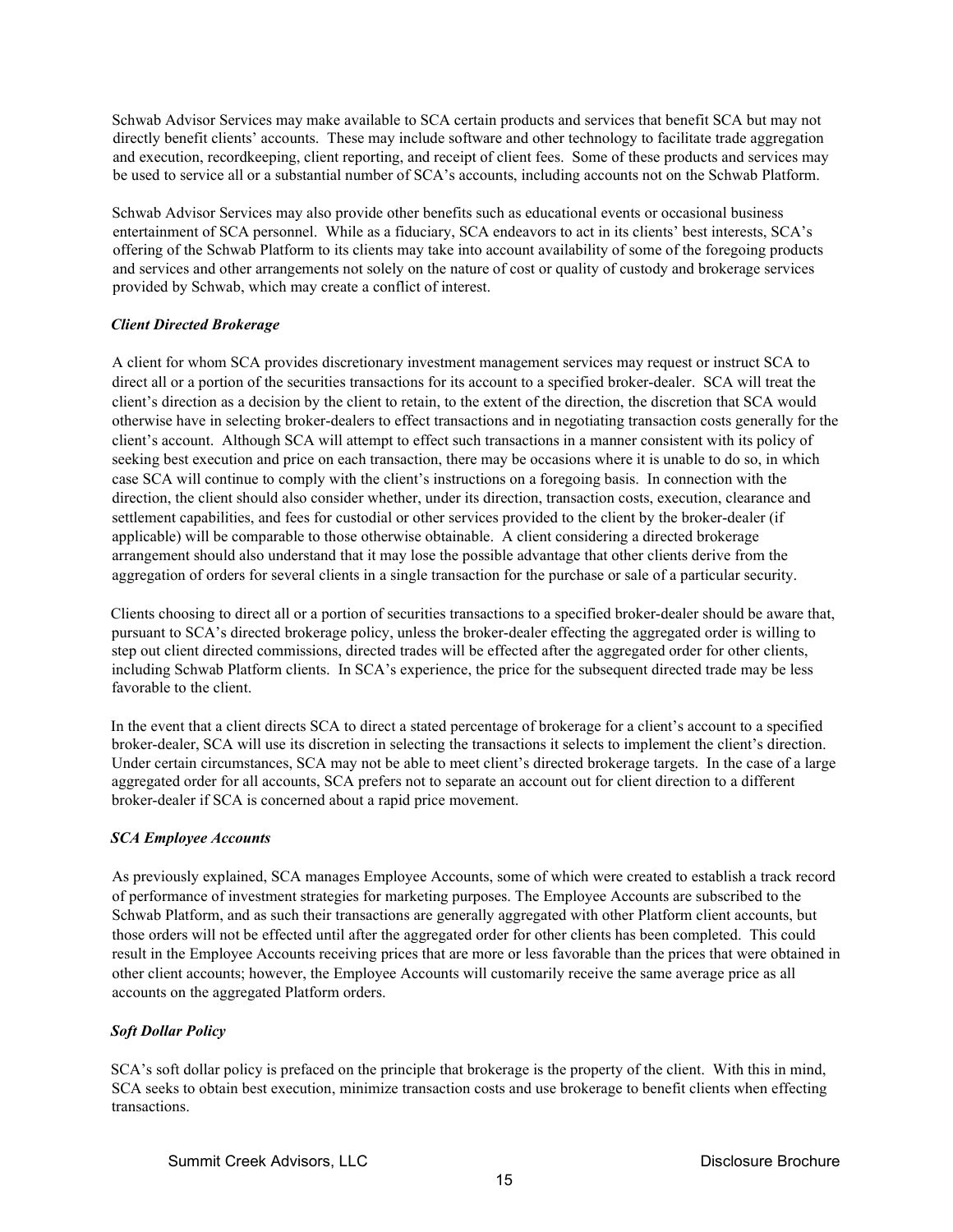Soft dollar arrangements, as defined in the CFA Institute Soft Dollar Standards, refer to an arrangement where an investment advisor directs transactions to a broker/dealer in exchange for brokerage and research services. These arrangements can include both proprietary and third-party research arrangements, but does not include client directed brokerage arrangements. The commission rates paid by the investment adviser in these arrangements is typically higher than the lowest commission rate available.

The SEC has also provided guidance for the use of soft dollars under Section 28(e) of the Securities Exchange Act of 1934 (the "Act"). Section 28(e) provides certain "safe harbor" provisions that provides that an investment advisor with investment discretion over a client account is not in violation of its fiduciary duties when paying more than the lowest commission rate available. To rely on these safe harbor provisions, the investment manager must determine in good faith that the commission rate paid is reflective of the value of brokerage and research services provided by the broker-dealer. SCA considers research received from approved broker-dealers to be consistent with the definitions provided under Section 28(e) of the Act.

SCA may cause an account to pay a broker-dealer a commission higher than that which another broker-dealer might have charged for effecting the same transaction in recognition of the value of brokerage and research provided by the broker-dealer; provided that it has determined in good faith, that the amount of such commission is reasonable in relation to the value of the brokerage and research provided by such broker-dealer, viewed in terms of either that particular transaction or the overall responsibilities of SCA in managing its accounts. SCA believes that it is able to negotiate costs on client transactions which are competitive and consistent with achieving best execution. In situations where SCA believes that executing trades through a broker-dealer would not result in achieving best execution, the broker-dealer may be compensated for research provided to SCA through the use of Commission Sharing Arrangements ("CSA"). This CSA is established through SCA's soft dollar broker-dealers.

Research services furnished by brokers through whom SCA effects securities transactions are used by SCA in carrying out its investment management responsibilities with respect to all the client accounts over which it exercises investment discretion. SCA believes that most research services obtained generally benefit most or all of the accounts which it manages, although not all such services may be used by SCA in connection with the accounts which paid commissions to the broker providing such services. In addition, SCA may engage in soft dollar arrangements prior to fulfilling client requests for client-directed brokerage arrangements.

SCA may acquire research in soft dollar arrangements which is also used by SCA for purposes other than providing assistance to its investment decision-making process (a "mixed-use" product or service). In such circumstances, SCA will make a good faith allocation of the cost of the product or service between soft dollars and hard dollars.

SCA does not enter into contractual agreements or understandings with any broker regarding the placement of securities transactions because of research services they provide. SCA is not affiliated with any broker-dealer. SCA selects brokers primarily on the basis of their execution capabilities and trading expertise; however, the direction of transactions to such brokers may also be based on the quality and amount of the research and research-related services they provide to SCA and directly to our clients. SCA has determined that only trades executed on an agency basis will be utilized for soft dollar arrangements.

# **Item 13 – Review of Accounts**

<span id="page-15-0"></span>SCA encourages frequent account reviews with clients, particularly early in the relationship. Generally, formal performance reviews are held no less than annually, and may be conducted more frequently upon request or based on client needs. Frequent communication is required where, for example, client circumstances change or when discussion or shifts in SCA's investments posture is appropriate.

# <span id="page-15-1"></span>*Account Reports*

For clients who have contracted for the Summit Creek Portfolio Management Services, the clients or their custodial banks are regularly furnished with (i) portfolio appraisal reports, (ii) transaction reports, (iii) performance reviews,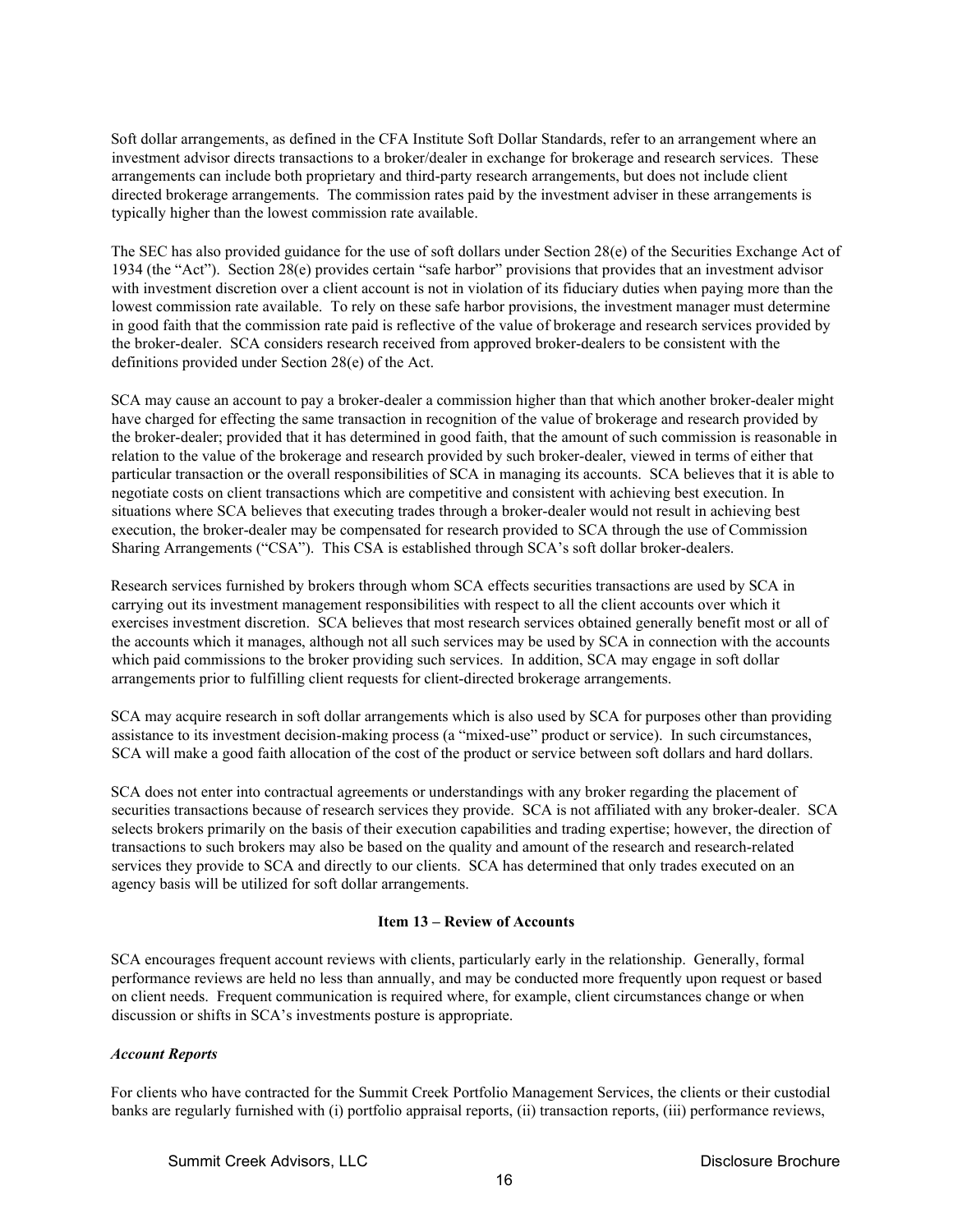and in some instances, (iv) confirmations of each trade. Clients who have contracted for the Summit Creek Strategist Services will generally not receive reports or performance reviews from SCA. All reports, other than confirmations and account statements that are issued directly from the account custodian, are sent by SCA to clients on a monthly, quarterly or semi-annual basis, based upon the client's requests. Clients should compare all reports received directly from SCA against the statements received from the account custodian and any discrepancies should be immediately reported to SCA and/or the account custodian.

Portfolio appraisal reports contain the number of shares of each security in a client's account, each securities' industry classification, cost price and cost value, market price and market value, the respective percentage of the portfolio, estimated annual income, if any, current yield and total market value.

Transaction summaries show the activity in any one account and include the security, the number of shares of each security purchased, sold or otherwise acquired or disposed of and proceeds or disbursements.

Performance reviews contain information as to the market value of the total portfolio, contributions and withdrawals, rate of return and comparisons to various published indices. These reviews reflect this information by month, by quarter and by year and rate of return since the inception of the account. SCA will work with clients individually to meet their reporting needs.

Confirmations contain the name of the executing broker-dealer, the account name, the name of the security, as well as transaction charges such as commissions, taxes, SEC fees, and the market where the order was executed as well as trade and settlement dates. Confirmations are sent by the executing broker-dealer or, in some cases, through the automated system of the Depository Trust Clearing Corporation to a client or its custodian bank after each execution of a transaction in the account.

In addition, for clients who have contracted for our Summit Creek Portfolio Management Services, SCA will provide commission statements which set forth the commissions paid by the account on all transactions since the beginning of the calendar year in terms of total dollars upon client request. This statement also reflects the names of the executing broker-dealers and whether such broker-dealers were selected by SCA or at the direction of the client. Special reports, which are tailored to meet specific client requirements, may also be provided to clients upon request.

# **Item 14 – Client Referrals and Other Compensation**

## <span id="page-16-1"></span><span id="page-16-0"></span>*Other Compensation*

For additional discussion on other compensation received by SCA, please refer to Item 12 – Brokerage Practices. Other than as described in Item 12, SCA doesn't receive any economic benefits related to its provision of advisory services.

# <span id="page-16-2"></span>*Client Referrals*

<span id="page-16-3"></span>SCA does not directly or indirectly compensate any person for client referrals.

# **Item 15 – Custody**

Custody has been defined as having access or control over client funds and/or securities, but does **not** include the ability to execute transactions in client accounts. Custody is not limited to physically holding client funds and securities. If an investment advisor has the ability to access or control client funds or securities, the investment advisor is deemed to have custody for purposes of the Investment Advisers Act of 1940 and must ensure proper procedures are implemented.

SCA is deemed to have custody of client assets for those accounts where the client has authorized SCA to deduct advisory fees directly from their custodial accounts. However, this is the only form of custody SCA will ever maintain.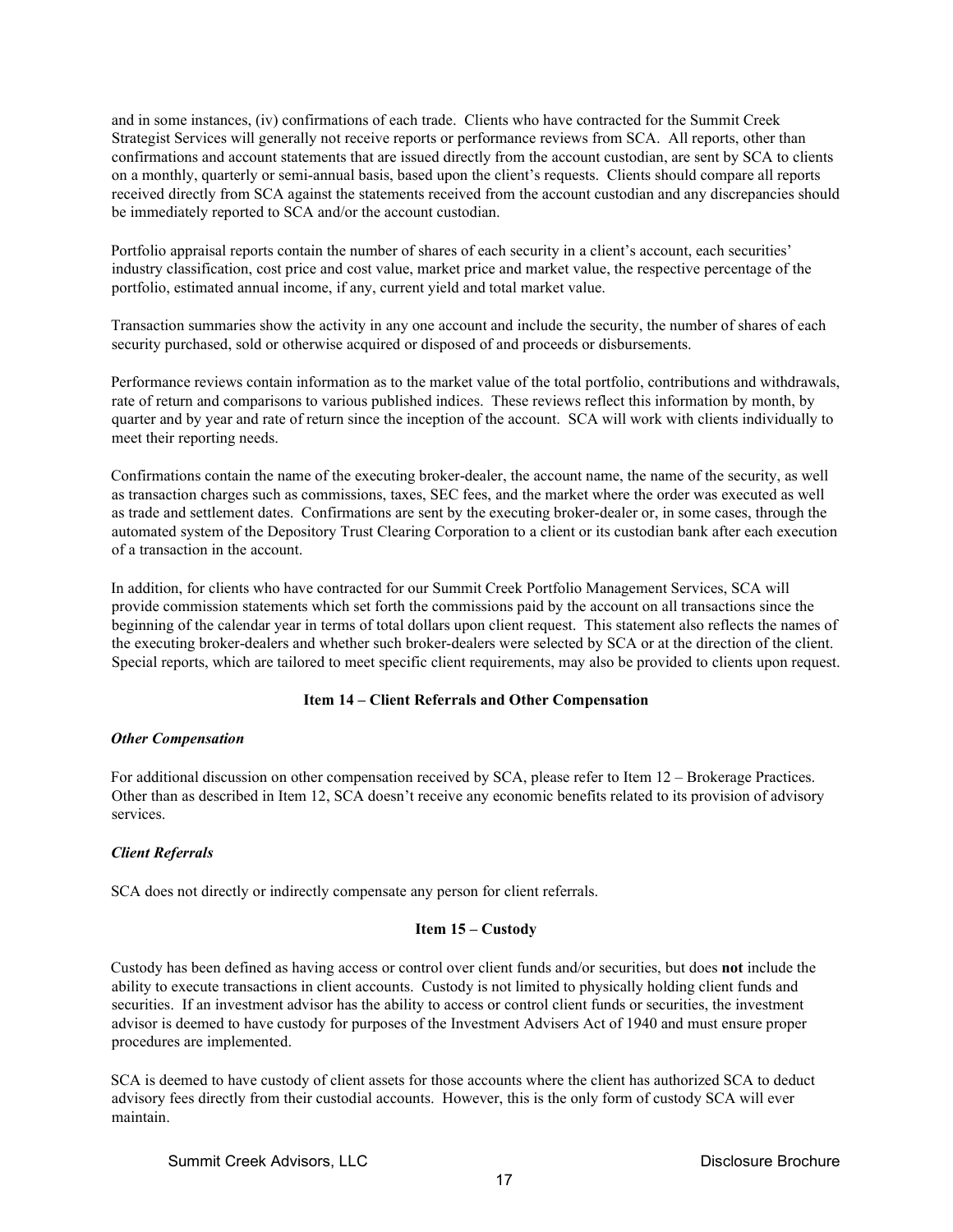With the exception of clients on the Schwab Platform, SCA allows clients to select their own qualified custodians. Clients or an independent representative of the client will direct, in writing, the establishment of all accounts with the qualified custodian and therefore are aware of the custodian's name, address and the manner in which the funds or securities are maintained. Account statements are delivered directly from the qualified custodian to each client, or the client's independent representative, at least quarterly. Clients should carefully review those statements. When clients have questions about their account statements, they should contact SCA or the qualified custodian preparing the statement.

When fees are deducted from an account, SCA is responsible for calculating the fee and delivering instructions to the custodian. At the same time SCA instructs the custodian to deduct fees from your account, SCA will send you an invoice itemizing the fee. Itemization will include the formula used to calculate the fee, the amount of assets under management the fee is based on, and the time period covered by the fee.

## **Item 16 – Investment Discretion**

<span id="page-17-0"></span>For clients who have contracted for the Summit Creek Portfolio Management Services, upon receiving written authorization from the client, SCA will provide discretionary investment advisory services for client accounts. Any such written authorization from the client must be granted in the contract for services.

The Summit Creek Portfolio Management Services are discretionary investment management services for which SCA generally manages the client's portfolio and makes investment decisions without consultation with the client. This involves determinations regarding which securities are bought and sold for the account, the total amount of the securities to be bought and sold, the broker-dealers with whom orders for the purchase or sale of securities are placed for execution, the price per share and the commission rates at which securities transactions are effected.

In some instances, SCA's discretionary authority in making these determinations may be limited by conditions imposed by clients in their investment guidelines, objectives or in instructions otherwise provided to SCA. SCA's discretionary authority may also be limited by directions from a client to have transactions effected through specified broker-dealers that provide portfolio evaluation or other consulting services to the client deemed to be of value to the client.

# **Item 17 – Voting Client Securities**

<span id="page-17-1"></span>Pursuant to Rule 206(4)-6 under the Investment Advisers Act of 1940, SCA has adopted a Proxy Voting Policy pursuant to which, if SCA has agreed to vote proxies on a client's behalf, SCA will vote such proxies or other beneficial interest in an equity security prudently and solely in the best long term economic interest of its advisory clients and their beneficiaries, considering all relevant factors and without undue influence from individuals or groups who may have an economic interest in the outcome of a proxy vote.

SCA has contracted the services of a third party vendor to facilitate the voting of proxies for its clients. For all proxy votes, the Portfolio Managers are provided with a summary of the third party vendor's voting recommendations. The Portfolio Managers review this summary and determine if the recommendations are in the best long-term economic interest of the clients and their beneficiaries. If the Portfolio Manager determines that a recommendation is not in the best interests of the clients, the revised voting instructions are provided to the third party vendor for implementation.

Clients of SCA may obtain a record of the proxy votes free of charge by calling us at (612) 746-8980 or by submitting a written request to Summit Creek Advisors, LLC, 120 South Sixth Street, Suite 2200, Minneapolis, MN 55402.